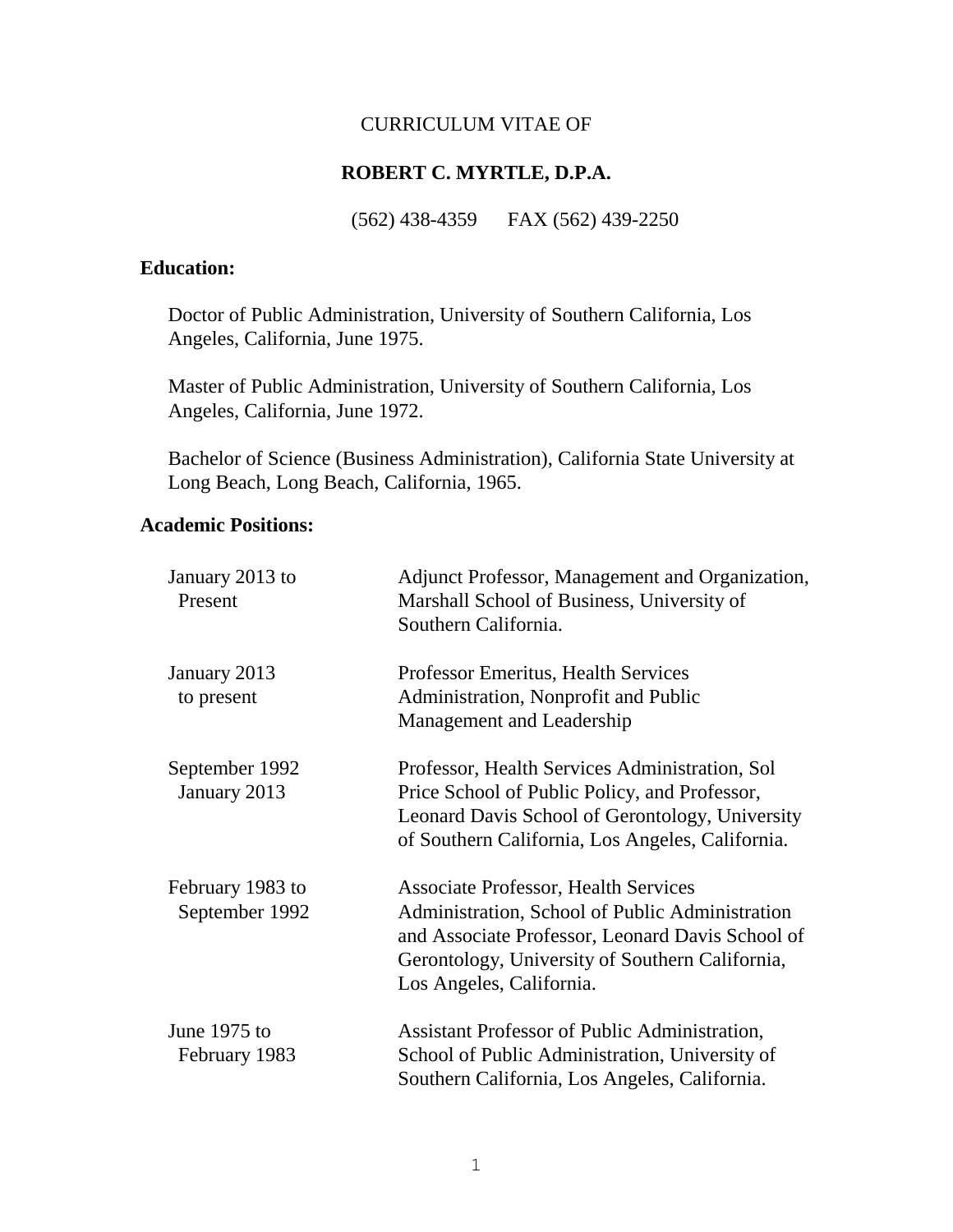| June $1974$ to | Instructor, School of Public Administration,    |
|----------------|-------------------------------------------------|
| June 1975      | University of Southern California, Los Angeles, |
|                | California.                                     |

## **Administrative and Research Positions:**

| July 2008 to December<br>2012.      | Director, Executive Master of Leadership<br>Program, Sol Price School of Public Policy,<br>University of Southern California, Los Angeles,<br>California            |
|-------------------------------------|---------------------------------------------------------------------------------------------------------------------------------------------------------------------|
| July 2008 to May 2009               | Director, Executive Master of Leadership<br>Program, School of Policy, Planning, and<br>Development, University of Southern California,<br>Los Angeles, California. |
| January 1981 to                     |                                                                                                                                                                     |
| September 1986<br>and               | Director, Programs in Health Services<br>Administration, School of Public Administration,                                                                           |
| September 1992 to<br>September 1994 | University of Southern California, Los Angeles,<br>California.                                                                                                      |
| September 1985<br>to Present        | Research Associate, Gerontology Research<br>Institute, Andrus Gerontology Center, University<br>of Southern California.                                             |
| June 1972 to<br>June 1974           | Research Associate, School of Public<br>Administration, University of Southern<br>California                                                                        |

# **Visiting Professorships:**

| May 2006 to Present            | Visiting Professor, Graduate Institute of Health<br>Care Organization Administration, College of<br>Public Health, National Taiwan University,<br>Taipei, Republic of China. |
|--------------------------------|------------------------------------------------------------------------------------------------------------------------------------------------------------------------------|
| September 1988<br>to June 1989 | Associate Professor of Public Health, School of<br>Public Health, University of California at Los<br>Angeles, Los Angeles, California.                                       |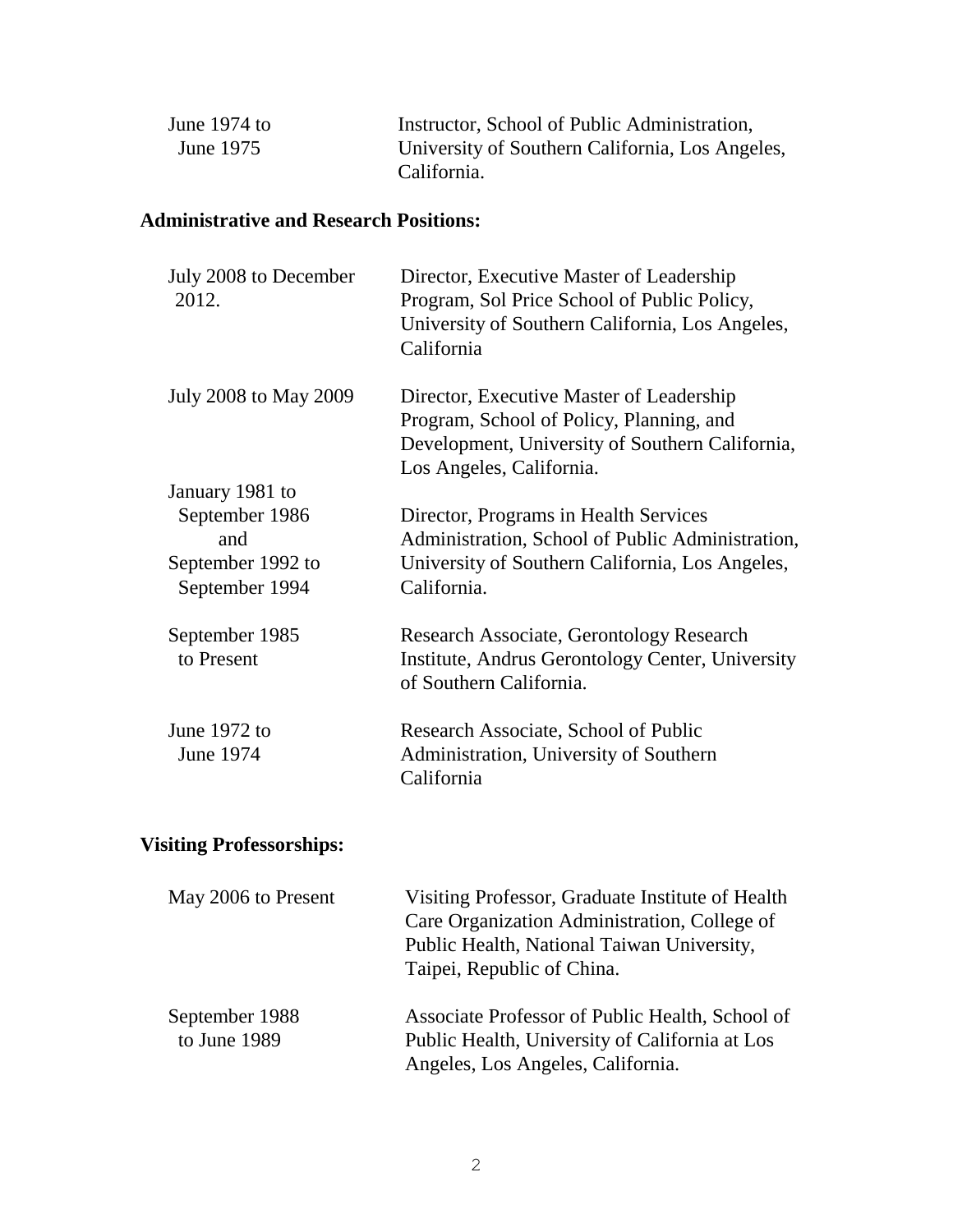| June $1977$ to | Assistant Professor of Public Administration, |
|----------------|-----------------------------------------------|
| September 1978 | Washington Public Affairs Center, School of   |
|                | Public Administration, University of Southern |
|                | California, Washington, DC.                   |

## **Management and Professional Positions:**

| December 1968    | Associate Administrator, El Cerrito Hospital,         |
|------------------|-------------------------------------------------------|
| to June 1972     | Long Beach, California.                               |
| December 1967    | Assistant Administrative Deputy, Department of        |
| to December      | Adoptions, County of Los Angeles, Los Angeles,        |
| 1968             | California.                                           |
|                  |                                                       |
| June $1965$ to   | Estate and Retirement Planning Executive,             |
| December 1965    | Connecticut Mutual Life Insurance Company,            |
|                  | Orange, California.                                   |
| June 1963 to     | <b>Customer Service Representative, Interchemical</b> |
| June 1965        | Corporation, Printing Ink Division, Los Angeles,      |
|                  | California.                                           |
| June 1960 to     | Production Manager, Interchemical Corporation,        |
| June 1963        | Printing Ink Division, Los Angeles, California.       |
| <b>Military:</b> |                                                       |
| December 1965    | <b>United States Army</b>                             |

to December 1967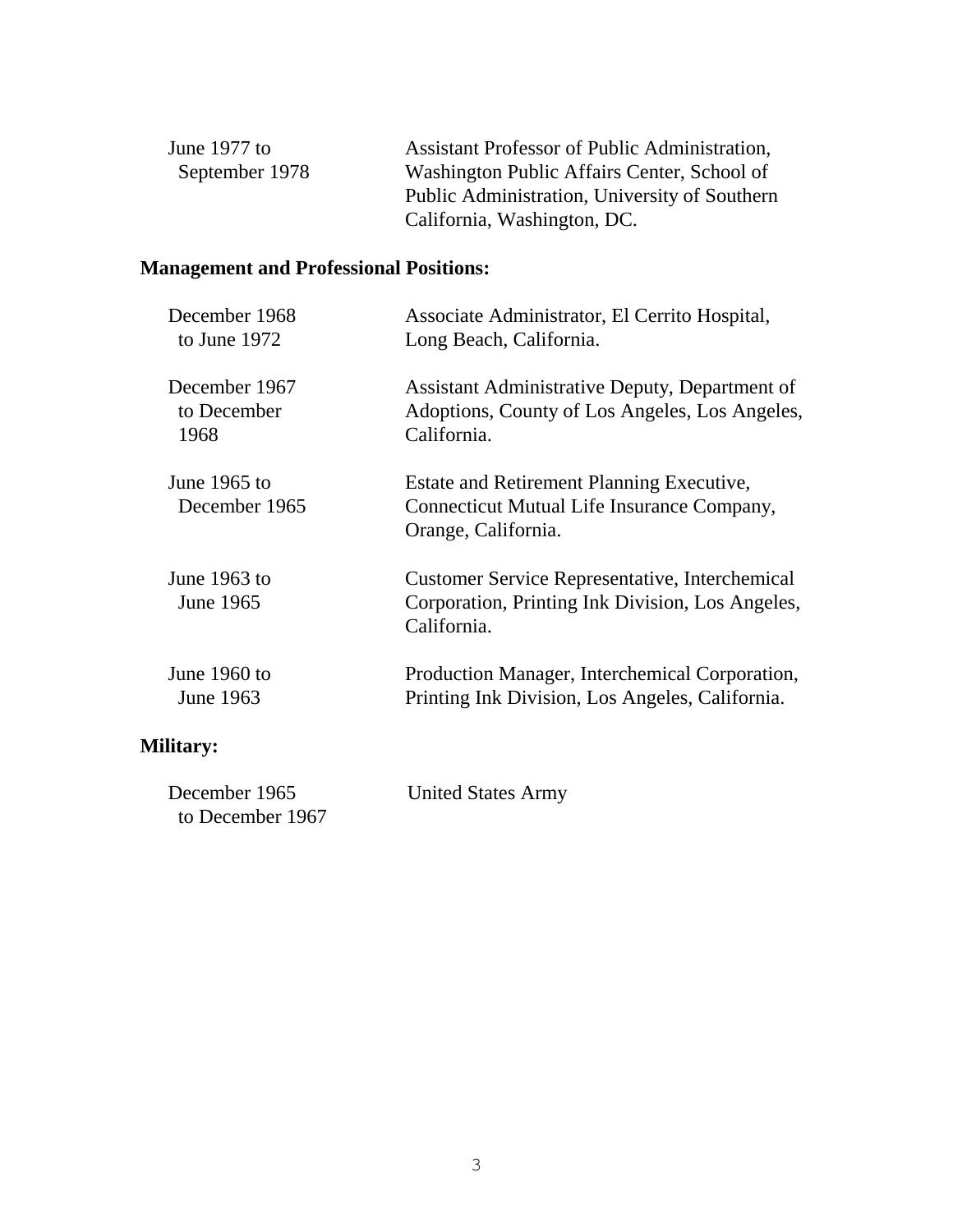## **Scholarly Activities:**

## **Articles (Refereed):**

G. Ronald Gilbert, Robert C. Myrtle, and Ravi Sohi, "Relational Behavior of Leaders: A Comparison by Vocational Context", Journal of Leadership and Organizational Studies, 2015, 22(2):149-160.

Ray-E. Chang, Ya-Hsing Tsai**,** and Robert C. Myrtle, "Assessing the Impact of Budget Controls on the Prescribing Behaviors of Physicians Treating Dialysis-Dependent Patients", Health Policy and Planning, 2015, 30:1142-1151.

Ray-E Chang, Chi-Jeng Hsieh, and Robert C. Myrtle, "The Effects of Outpatient Dialysis Budget Cap on Health Care Utilization", Social Science and Medicine 73: 153-159, 2011.

Duan R. Chen, Robert C. Myrtle, Caroline Liu, and Daniel Fahey, "Job and Career Influences on the Career Commitment of Health Care Executives: The Mediating Effects of Job Satisfaction", the Journal of Health Care Organization and Management, 2011, 25(6): 693-710.

Linda Search Leach, Robert C. Myrtle, Caroline Liu, and Fred A. Weaver, "Surgical Teams: Role Perspectives and Role Dynamics in the Operating Room" Health Service Management Journal, 2011: 81-90.

Linda Searle Leach, Robert C. Myrtle, Fred A. Weaver, and Sriram Dasu, "Assessing the Performance of Surgical Teams", Health Care Management Review, (January-March, 2009): 29-41.

Robert C. Myrtle, Duan-Rung Chen, Caroline Liu, and Daniel Fahey, "Influences on the Career Commitment of Health-Care Managers" Health Services Management Research, Vol. 21 (2008): 262-275.

Robert C. Myrtle, Sami F. Masri, Robert L. Nigbor and John P. Caffrey, "Classification and Prioritization of Essential Systems in Hospitals under Extreme Events", Spectra Vol. 21, 3 (August 2005): 779-802.

Nobuyuki Ainoya and Robert C. Myrtle, "Responding to a Natural Disaster: How Japanese Government's Responses to the Great Hanshin-Awaji Earthquake were Mirrored in the Eyes of the Media", International Journal of Organization Theory and Behavior, Vol. 8, No. 3, 2005.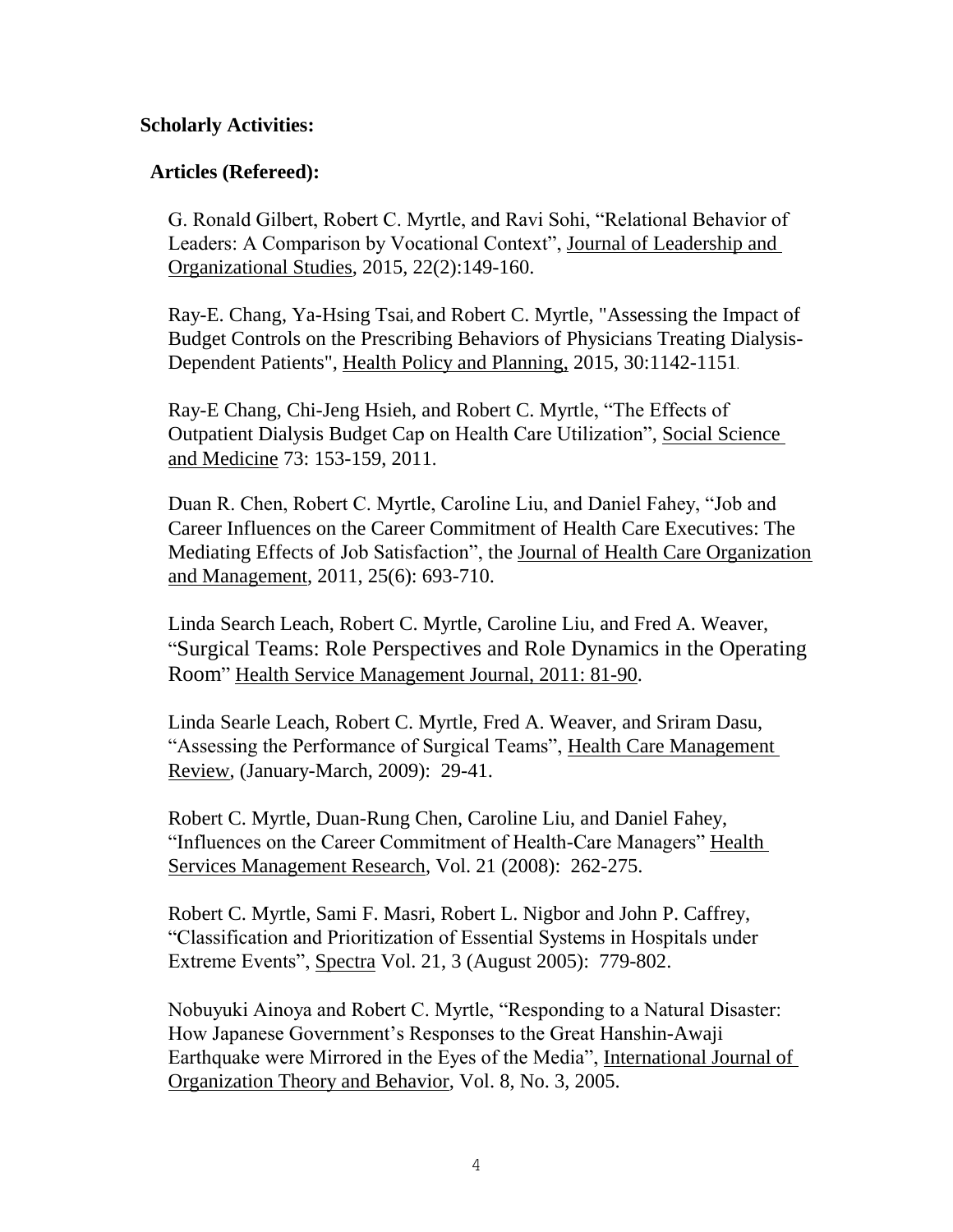Keon-Hyung Lee, Glenn A. Melnick, and Robert C. Myrtle, "The Effects of Case Mix on Hospital Costs and Revenues in Managed Care Environments", Journal of Health and Human Resources Administration, (Summer 2005): 96- 134.

Judy Y. Yip, Kathleen H. Wilber, and Robert C. Myrtle, "The Impact of the 1997 Balanced Budget Amendment's Prospective Payment System on Patient Case Mix and Rehabilitation Utilization in Skilled Nursing", The Gerontologist, Vol. 42, No. 5 (2002): 653-660.

Judy Y. Yip, Robert C. Myrtle, Kathleen H. Wilber, and David N. Grazman, "The Network and Resource Exchanges of Community-Based Systems of Care", Journal of Health and Human Services Administration (Fall 2002): 219- 259.

Robert C. Myrtle, Sami Masri, John Caffrey, Keon Lee, Nail Oztas, and Robert Chen, "Hospital Critical Nonstructural Systems, Departments, and Equipment During and Following Major Seismic Events" in Facing the Realities of the Third Millennium, Ross T. Newkirk, editor, Waterloo, Canada: The International Emergency Management Society, 9<sup>th</sup> Annual Conference Proceedings, 2002, pp. 332-340.

Nail Oztas, Robert C. Myrtle, Robert J. Chen, Sami Masri, Robert Nigbor, and John Caffrey, "The Role of Nonstructural Components of Hospitals: 1999 Izmit Earthquake" in Facing the Realities of the Third Millennium, Ross T. Newkirk, editor, Waterloo, Canada: The International Emergency Management Society, 9<sup>th</sup> Annual Conference Proceedings, 2002, pp. 270-282.

Linda Searle Leach, Judy Y. Yip, Robert C. Myrtle, and Kathleen H. Wilber, "Outcomes Among Orthopedic Patients in Skilled Nursing Facilities: Does Managed Care Make a Difference?" The Journal of Nursing Administration, Vol. 31 (2001): 527-533.

Daniel F. Fahey and Robert C. Myrtle, "Career Patterns of Health Care Executives", Health Services Management Research Vol. 14, (2001): 1-8.

Judy Y. Yip, Kathleen H. Wilber, Robert C. Myrtle, and David N. Grazman, "Comparison of Older Adult Subject and Proxy Responses on the SF-36 Health-Related Quality of Life Instrument, Aging and Mental Health, Vol. 5 (2001): 136.142.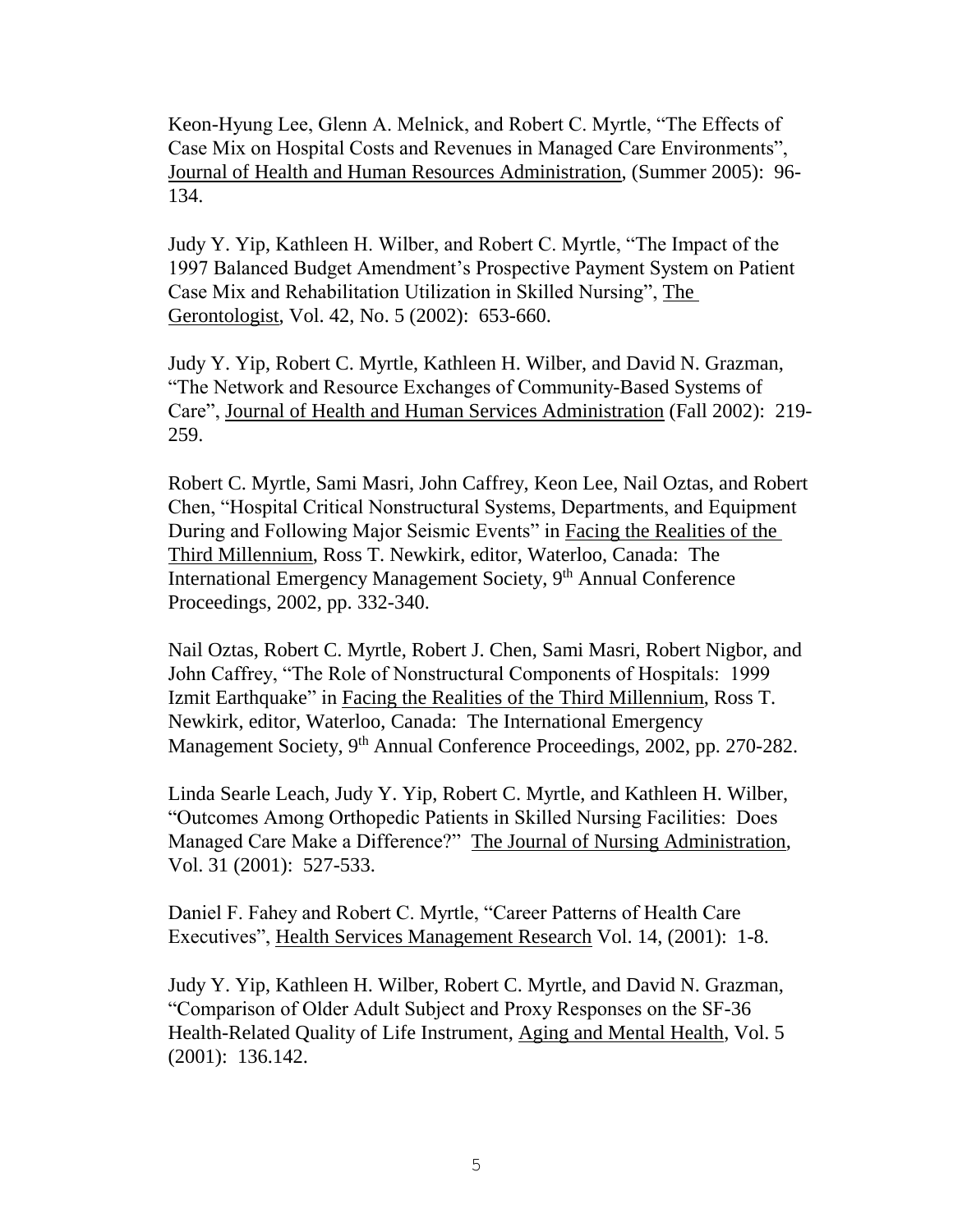Joseph J. Angelelli, Kathleen H. Wilber and Robert C. Myrtle, "A Comparison of SNF Rehabilitation Treatment and Outcomes Under Medicare MCO and Medicare FFS Reimbursement," The Gerontologist, Vol. 40, No. 6 (2000): 646-653.

Juliet Musso, Robert P. Biller and Robert C. Myrtle, "The Tradecraft of Writing for Public Policy and Management", Journal of Policy Analysis and Management, Vol. 19, No. 4 (Fall 2000): 635-646.

Daniel F. Fahey, Robert C. Myrtle and Jack L. Schlosser, "Critical Success Factors in the Development of Health Care Management Careers", Journal of Healthcare Management, Vol. 43, No. 4 (July/August, 1998): 293-307.

Robert C. Myrtle, Kathleen H. Wilber and Fred J. De Jong, "Improving Service Delivery: Provider Perspectives on Building Community Based Systems of Care." Journal of Health and Human Services Administration, Vol. 20, No. 2 (Fall 1997): 197-216.

Leonard H. Friedman and Robert C. Myrtle, "Factors Affecting Decisions to Adopt Medical Technologies in Acute Care Hospitals, *Journal of Health and Human Resource Administration*, 18 (4) (1996): 466-489.

Robert C. Myrtle and Kathleen H. Wilber, "Designing Service Delivery Systems: Lessons from the Development of Community-Based Systems of Care for the Elderly, Public Administration Review, Vol. 54, No. 3 (May/June 1994): 245-252.

Shoshanna Sofaer and Robert C. Myrtle "Interorganizational Theory and Research: Implications for Health Policy Making," Medical Care Review,. Vol. 48, No. 4 (Winter 1991): 371-409.

Robert C. Myrtle, "The Evaluation of a Multi-Year Management Development Program in a Third World Setting," Human Resource Development Quarterly, Vol. 2, No. 2 (Summer 1991): 129-141.

Robert C. Myrtle and Charles F. Martinez, "The Marketing Activities of Hospitals: Environmental, Organizational, and Managerial Influences," Health Services Management Research, Vol. 3, No. 3 (November 1990).

Robert C. Myrtle and Charles F. Martinez, "Conditions Influencing The Marketing Efforts of Hospitals" Journal of Hospital Marketing, Vol. 4, No. 2 (1990): 1-11.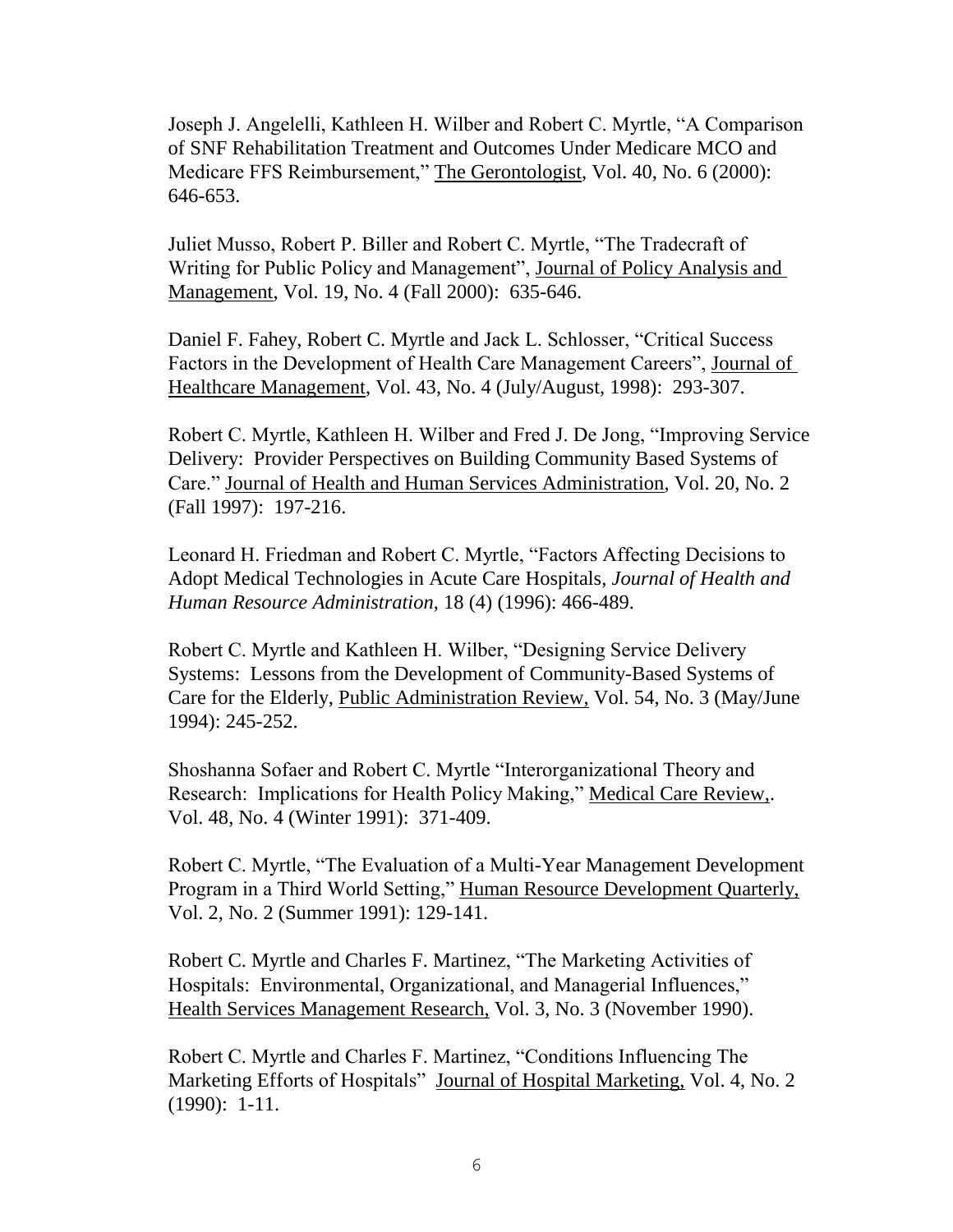Robert C. Myrtle and Charles F. Martinez, "Marketing Practices of California Hospitals: Findings from Recent Research," Journal of Health and Human Services Administration, Vol. 12, No. 3 (Winter 1990): 299-318.

J. L. Richardson, R. C. Myrtle, J. M. Solis, J. C. Hisserich, and D. Oliver, "Motivational Factors For Medical Oncologists' Participation in Cancer Treatment Protocols," Journal of Health and Human Resources Administration, Vol. 8, (1986): 212-230.

Robert C. Myrtle, William W. Lammers and David Klingman, "Long Term Care Regulation in the States: A Systemic Perspective", Policy Studies Review, Vol. 5, No. 2, (November 1985): 337-348.

Robert C. Myrtle, "A Managerial View of Policy Implementation," The American Review of Public Administration, Vol. 17, No. 1 (Spring 1983): 17- 32.

Robert C. Myrtle, "Plan Implementation", Curricula for Health Planning, Policy and Marketing, The Association of University Programs in Health Administration, Conference Papers, 1982, pp. 215-220.

Robert C. Myrtle, "Are Nurse Aides Satisfied with their Supervisors?" Journal of the American Health Care Association, Vol. 8, No. 6, (November 1982): 17-22.

Robert C. Myrtle and Helen K. Kerschner, "The Implementation of Health Systems Plans", Journal of Health and Human Services Administration, Vol. 3, (August 1980): 6-28. (Winner of the Hubert H. Humphrey Award for the outstanding article published in Volume 3, of the Journal of Health and Human Services Administration.

Robert C. Myrtle, "Change, Changes and Changing: The Views of Public Managers", International Journal of Public Administration, Vol. 2, (1980): 103-115.

Robert C. Myrtle and Juan P. Robertson, "Determinants of Job Satisfaction in Nursing Care Units", The Journal of Long-Term Care Administration, Vol. 7, (Winter 1979): 17-29.

Robert C. Myrtle and Juan P. Robertson, "Developing Work Group Satisfaction: The Influence of Teams, Teamwork and the Team Approach",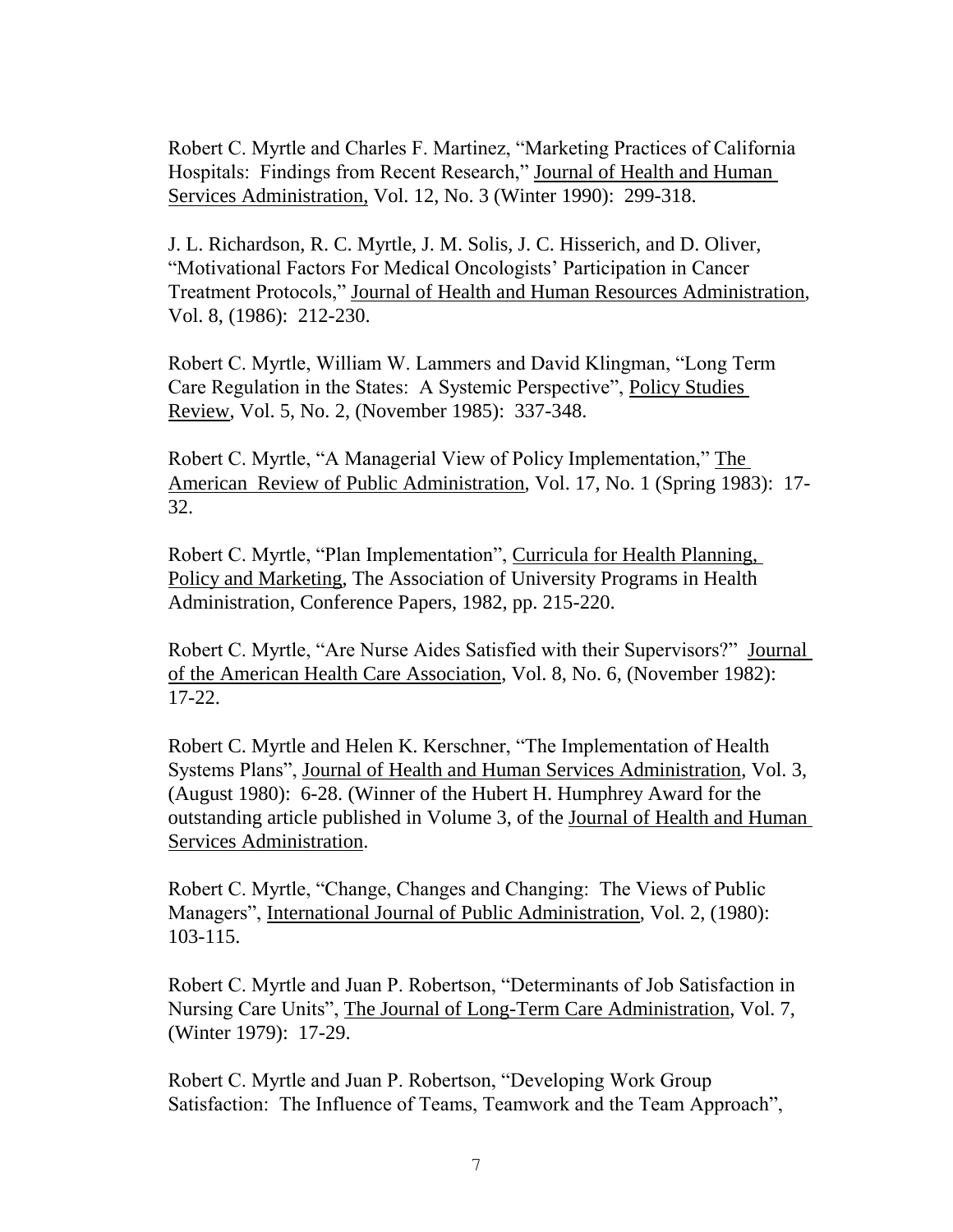Long Term Care and Health Services Administration Quarterly, Vol. 3, (Summer 1979): 149-164.

Robert C. Myrtle and Juan P. Robertson, "Factors Influencing Health Care Worker's Satisfaction with Their Supervisors", Journal of Health and Human Services Administration, Vol. 1, (February 1979): 364-378.

Robert C. Myrtle and Eli Glogow, "How Nursing Administrators View Conflict", Nursing Research, Vol. 27 (March/April 1979): 103-106.

Robert C. Myrtle, "Management Science Applications in Hospitals", Proceedings of the North-East Chapter of the American Institute for the Decision Sciences, June 1978.

Robert C. Myrtle, "Problems and Job Satisfaction of Administrative and Clinical Dietitians", Journal of the American Dietetic Association, Vol. 72, (March 1978): 295-298.

## **Refereed Papers:**

G. Ronald Gilbert, Robert C. Myrtle and Ravi Sohi, "Leadership Effectiveness Compared Across Three Different Work Settings", a paper presented at the Annual Meeting of the Academy of Management, 2014.

Ray-E Chang, Ya-Hsing Tsai, and Robert C. Myrtle, "Impact of Budget Controls on the Treatment of Diaylysis-Dependent Patients", a paper presented at the Annual Meeting of the Academy of Management, 2014.

Hyung-Woo Lee, Peter J. Robertson, and Robert C. Myrtle, "Individual Differences in Trust Development: An Empirical Investigation", a paper presented at the Annual Meeting of the Academy of Management, 2011.

Ray-E Chang, Chi-Jeng Hsieh, and Robert C. Myrtle "The Effect of Outpatient Dialysis Global Budget Cap on Healthcare Utilization by End-Stage Renal Disease Patients", a paper presented at the Annual Meeting of the Academy of Management, 2011.

Ray-E Chang, Chi-Jeng Hsieh, and Robert C. Myrtle, "The Effects of Outpatient Dialysis Budget Cap on Health Care Utilization", ISPOR 4<sup>th</sup> Asia Pacific Conference (International Society for Pharmacoeconomics and Outcomes Research). September, 2010.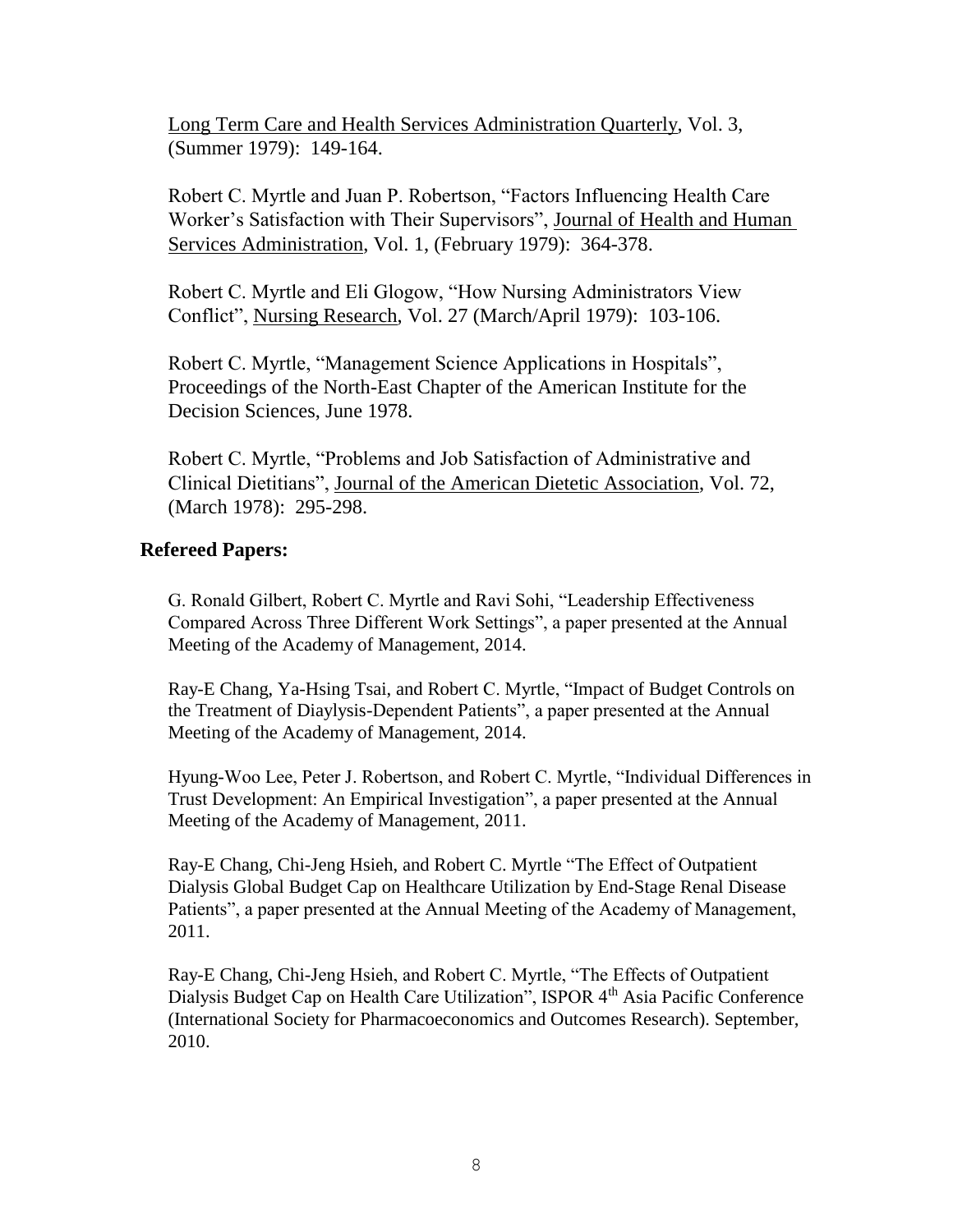Robert C. Myrtle, "The Questions We Ask in Health Care Organizational Research", a paper presented at the Annual Meeting of the Academy of Management, 2008.

Robert C. Myrtle and Linda Searle Leach, "The Physician-Patient Relationship: What Do We Know and Where Should We Go?", a paper presented at the Annual Meeting of the Academy of Management, 2006.

Robert C. Myrtle, "Developing and Using Cases in Teaching and Research", a paper presented at the Annual Meeting of the Academy of Management 2005.

Robert C. Myrtle, and Linda Searle Leach, "Conducting Process Improvement Research in Health Care Organizations", a paper presented at the Annual Meeting of the Academy of Management, 2005.

Robert C. Myrtle, "Managing the Dissertation Successfully", a presentation at the Annual Meeting of the Academy of Management, 2005.

Thomas J. Bryer, Nail Oztas, and Robert C. Myrtle, "Towards a Learning Model for Public Organizations and Networks in Times of Crises". A paper presented at the Annual Meeting of the Academy of Management, 2004.

Robert C. Myrtle, "Developing a Research Agenda: The Dissertation and Beyond". A Presentation at the Annual Meeting of the Academy of Management, 2004.

Nail Oztas and Robert C. Myrtle, "Public Sector Disaster Response: Impacts on Perceived Public Trust and Organizational Legitimacy". A paper presented at the Annual Meeting of the Academy of Management, 2003.

Robert C. Myrtle, "Teaching Skills for the 21<sup>st</sup> Century". A paper presented at the Annual Meeting of the Academy of Management, 2002.

Robert C. Myrtle, "Skills for Managing the Promotion and Tenure Process". A paper presented at the Annual Meeting of the Academy of Management, 2002.

Robert C. Myrtle, Sami Masri, John Caffrey, Keon Lee, Nail Oztas, and Robert Chen, "Hospital Critical Nonstructural Systems, Departments, and Equipment During and Following Major Seismic Events". A paper presented at the Annual Meeting of The International Emergency Management Society, 2002.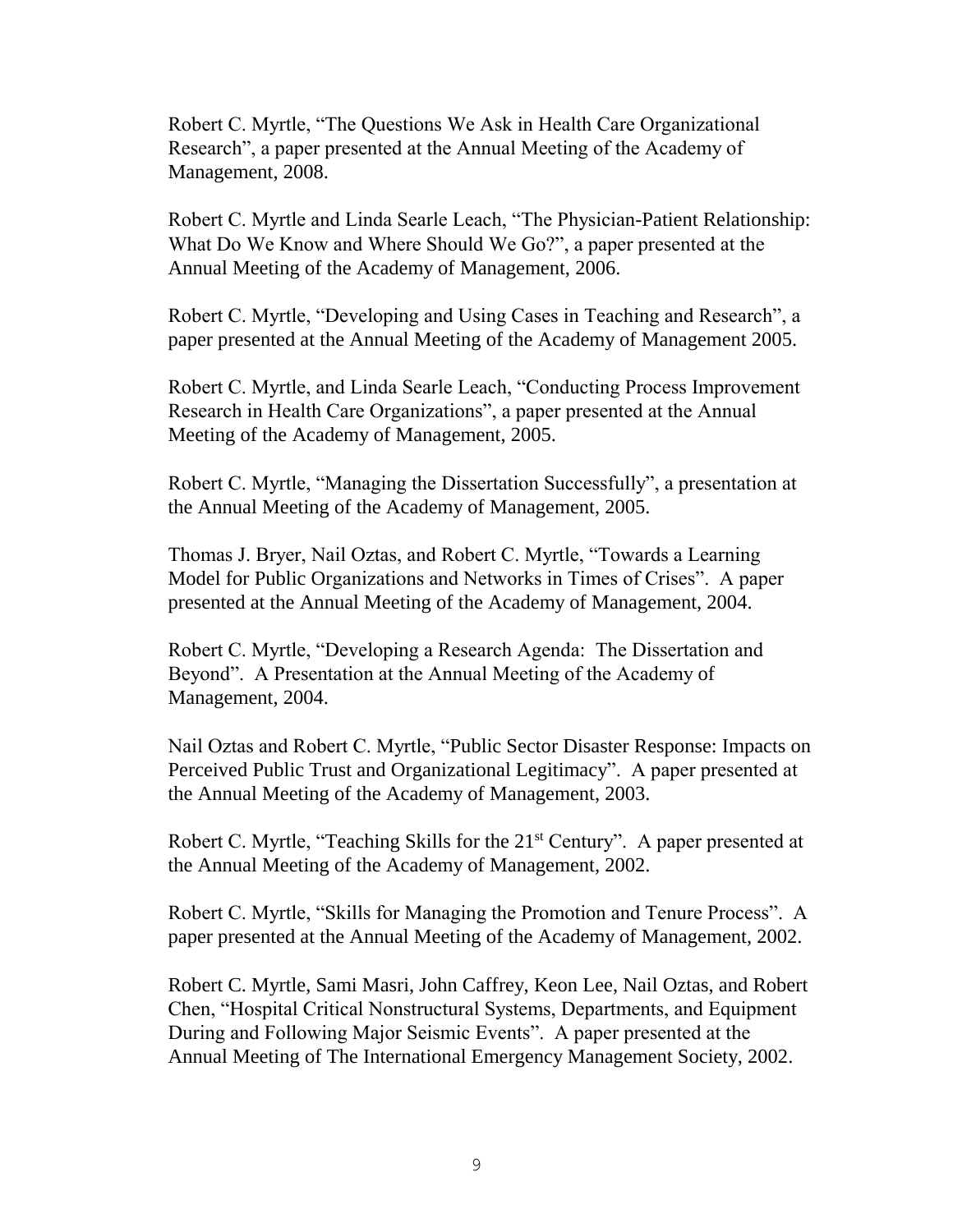Nail Oztas, Robert C. Myrtle, Robert J. Chen, Sami Masri, Robert Nigbor, and John Caffrey, "The Role of Nonstructural Components of Hospitals: 1999 Izmit Earthquake". A paper presented at the Annual Meeting of The International Emergency Management Society, 2002.

Kathleen H. Wilber and Robert C. Myrtle, Developing Care Integration Systems for the Aged, Blind, and Disabled: The California Experience". A paper presented at the Annual Meeting of the Gerontological Society of American, 2001.

Robert C. Myrtle, "The Joy of Teaching: Teaching Using the Case Method". A paper presented at the Annual Meeting of the Academy of Management, 2001.

Joseph J. Angelelli, Kathleen H. Wilber, and Robert C. Myrtle, "A Comparison of SNF Rehabilitation Treatment and Outcomes under Medicare MCO and Medicare FFS Reimbursement." Paper presented at the 2000 meeting of the Academy of Management.

Kathleen H. Wilber, Judy Yun Yip and Robert C. Myrtle, "Comparison of Older Adult Subject and Proxy Responses on the SF 36 Health Related Quality of Life Instrument". Paper presented at the 2000 meeting of the Academy of Management.

David N. Grazman, Judy Y. Yip, Robert C. Myrtle, and Kathleen H. Wilber, "The Networks and Resource Exchanges of Community-Based Systems of Care". Paper presented at the 1999 meeting of the Western Academy of Management.

Robert C. Myrtle and Daniel Fahey, "Career Patterns of Health Care Executives". Paper presented at the 1999 meeting of the Western Academy of Management.

Robert C. Myrtle, Judy Y. Yip, Kathleen H. Wilber and David N. Grazman, "Assessing Proxy Reliability of Medical Outcomes Study Short Form 36 in the Elderly Population". Paper presented at the 1998 meeting of the Gerontological Society of America.

Judy Y. Yip, David N. Grazman, Kathleen H. Wilber, and Robert C. Myrtle, "Community Service Delivery Systems: A Network Perspective". Paper presented at the 1998 Annual meeting of the Gerontological Society of America.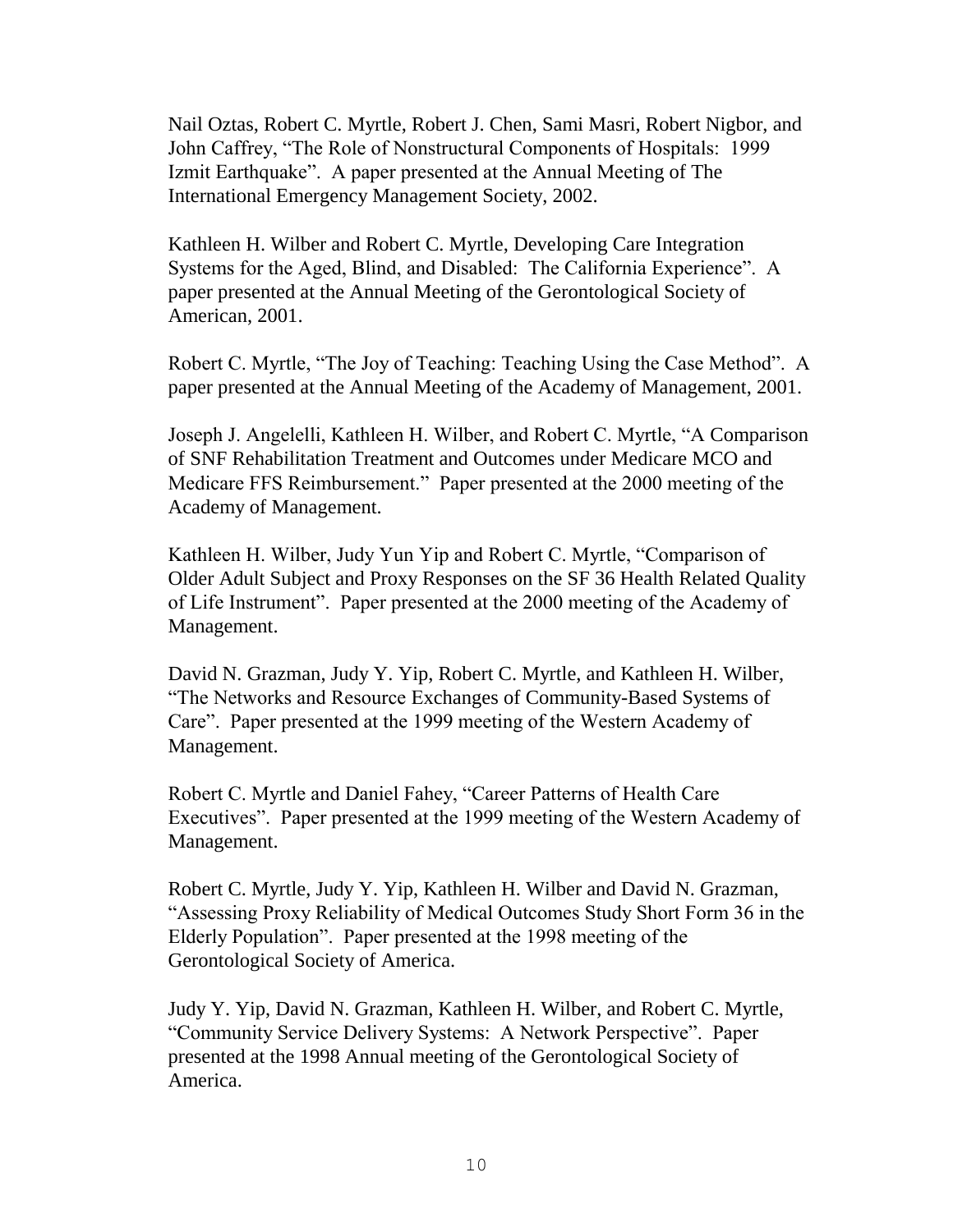Robert C. Myrtle, Kathleen H. Wilber, Judy Y. Yip, and David N. Grazman, "Assessing Proxy Reliability of the Medical Outcomes Study, Short Form 36 in the Elderly Population". Paper presented at the annual meeting of the Gerontological Society of America, 1998.

Robert C. Myrtle, "Exploring Physician-Hospital Linkages," Discussant at the Annual Meeting of the Academy of Management, 1988.

Robert C. Myrtle, "Long Term Care in the States: A Systemic Perspective," presented at the November Meeting of the American Public Health Association, 1982.

Robert C. Myrtle, "Health Systems Agencies' Responses to the Needs of the Elderly", presented at the Annual Meeting of the Western Gerontological Association, 1979.

Robert C. Myrtle, "Overview of Implementation Issues and Strategies Facing the Health Systems Agencies". Panel convenor and presenter at the Annual Meeting of the American Public Health Association, 1978.

Robert C. Myrtle, "Management Science Activities in Hospitals." A paper presented at the Annual Meeting of the North-East Chapter of the American Institute for the Decision Sciences (AIDS), 1978.

Robert C. Myrtle, "Health Plan Implementation". A paper presented at the Annual Meeting of the American Public Health Association, 1975.

### **Articles (Non-Refereed):**

Robert C. Myrtle, "The Challenges of Leadership", The Health Care Manager, 37:2, 2018.

Robert C. Myrtle, "Are Your Employees Giving You Their Best?", Training and Development Fashion, 213: 1-12.

Robert C. Myrtle and Robert J. Myrtle, 2013, "Unleashing the Energy in Your Employees", Training and Development Fashion, 177: 1-13.

Robert C. Myrtle and Robert J. Myrtle, 2013, "Creating and Managing High Performance Teams", Training and Development Fashion, 177:1-11.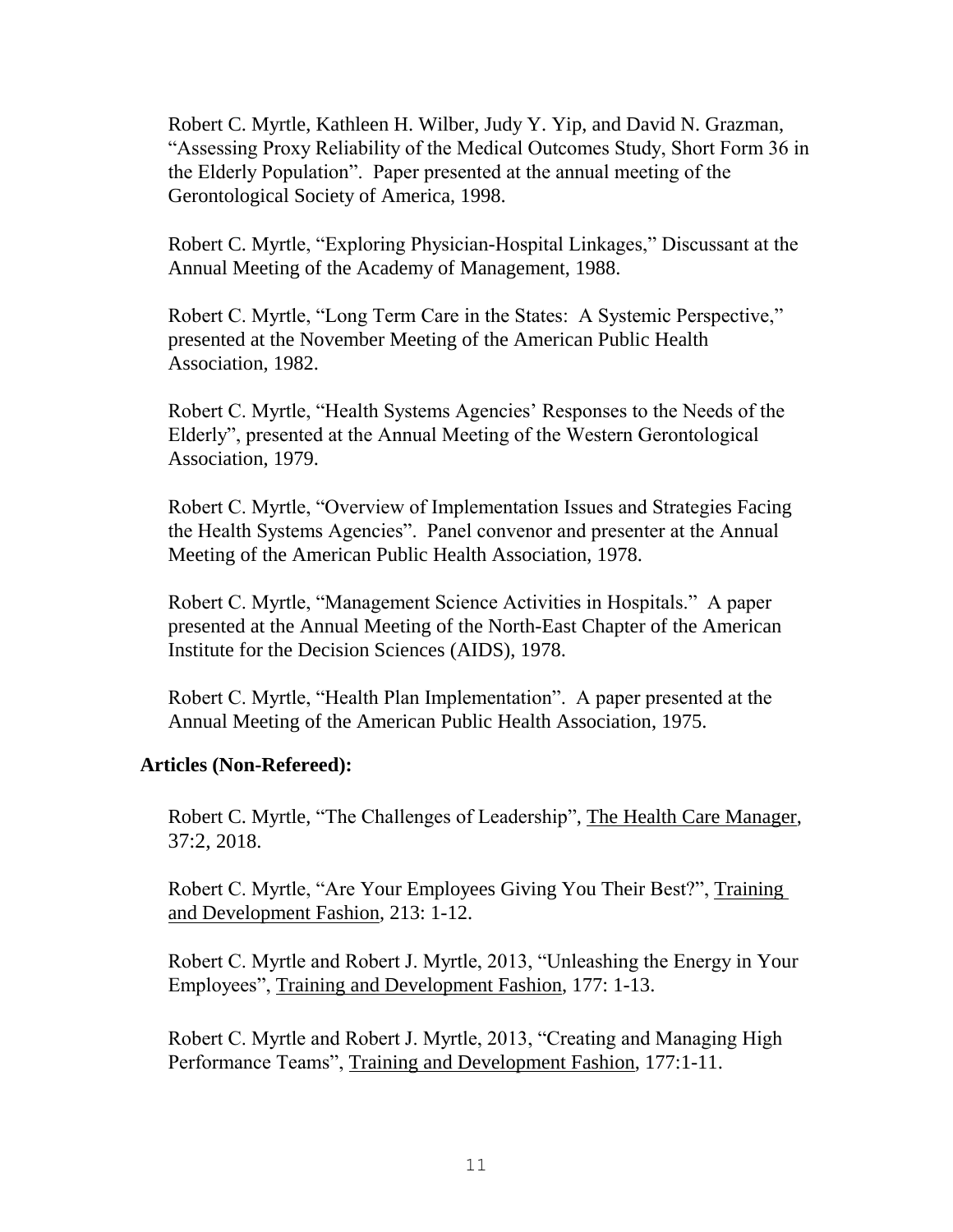Robert C. Myrtle, 2012. "Effectively Leading Public Agencies in a Global Environment", Training and Development Fashion*, No.137*.

Robert C. Myrtle, 2012. "Creating High Performing Public Sector Organizations", Training and Development Fashion 20: 103-108.

Edward Medrano and Robert C. Myrtle, "Regionalizing Specialized Police Operations: Resistance to Altering the Status Quo", The Electronic Hallway, 2009.

Robert C. Myrtle, "This is not Just a Nursing Problem", in Bettie S. Jackson, RN, FAAN, "Contracting Casual Nursing Services: The Issues are More Than 'How to Delivery Nursing Care' ", Journal of Nurse Administrators, Vol. 28, No. 1 (January 1988): 11-12.

Robert C. Myrtle and Charles F. Martinez, "Marketing Activities of Hospitals: The Driving Influences," Hospital Strategy Report, Vol. 1 No. 12 (October 1989): 5-6.

Robert C. Myrtle, Eli Glogow and Christine D. Glogow, "Stress Among Malaysian Education Officials: Causes and Coping Methods." Malaysian Management Review, Vol. 23, No. 3, (December 1988): 55-61.

Robert C. Myrtle and Charles F. Martinez, "Marketing Practices of California Hospitals," SCHMA News, Vol. 6, No. 1 (January 1988): 1-4.

Robert C. Myrtle, "Overview of Implementation Efforts in the Southeast", Review: Health Services Cases and Commentary, Vol. 2, No. 3, (July 1979): 28-32.

## **Articles Under Review:**

Robert C. Myrtle, G Ronald Gilbert, and Ravi Sohi, "Leadership Effectiveness Compared Across Three Different Work Settings, under review by Leadership and Organizational Development Journal.

Ray-E Chang, Chi-Jeng Hsieh, and Robert C. Myrtle, "The Effects of Outpatient Dialysis Budget Cap on Hypertension Drug Utilization by ESRD Patients", under review by Value in Health.

Thomas A. Bryer, Nail Oztas and Robert C. Myrtle, "Assessing Public Sector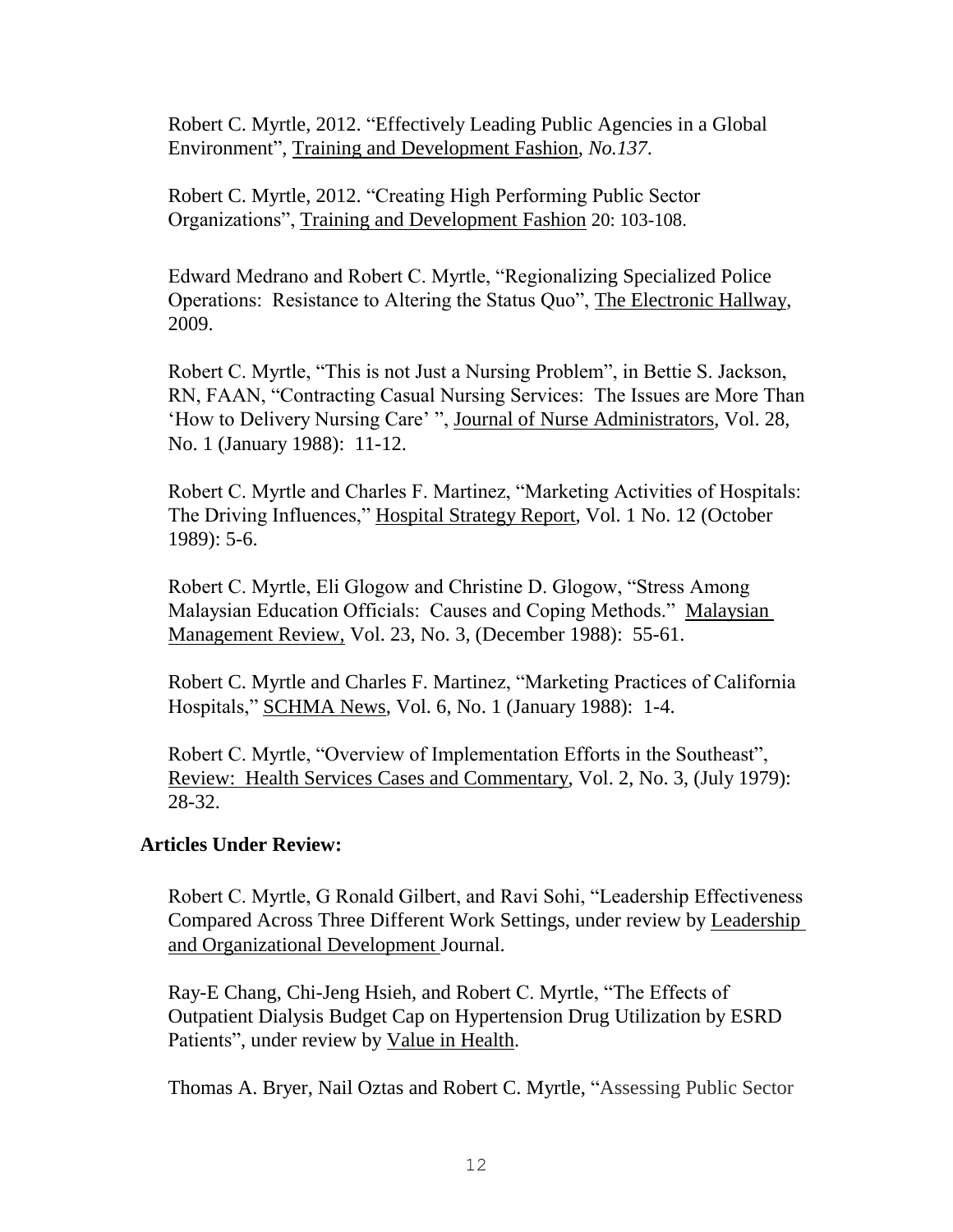Learning Following a Natural Disaster" revisions requested by The International Journal of Public Administration.

## **Books:**

Kurt Darr, Tracy L. Farnsworth and Robert C. Myrtle, Cases in Health Services Management, 6<sup>th</sup> ed. Health Professions Press, 2017. Gilbert B. Siegel and Robert C. Myrtle, Public Personnel Administration Boston: Houghton-Mifflin, 1985.

Michael J. White, Ross Clayton, Robert C. Myrtle, Gilbert B. Siegel and Aaron Rose, Managing Public Systems: Concepts and Methods. North Scituate, MA: Duxbury Press, 1980. (Reissued by University Press of America, 1985)

## **Chapters in Books:**

Boongaling, Ronnie Rodrigo and Robert C. Myrtle, "Santorini Hospital" in Cases in Health Services Management, 5<sup>th</sup> ed., Jonathon S. Rakich, Beaufort B. Longest, Jr., and Kurt Darr, eds. Baltimore: Health Professions Press, 2010.

King, Michael J. and Robert C. Myrtle, "Riviera Wellness Services" in Cases in Health Services Management, 5<sup>th</sup> ed., Jonathon S. Rakich, Beaufort B. Longest, Jr., and Kurt Darr, eds. Baltimore: Health Professions Press, 2010.

Pottenger, Brent C., Doug Archer, Stephen Cheung, and Robert C. Myrtle, "Edgewood Lake Hospital" in Cases in Health Services Management, 5<sup>th</sup> ed., Jonathon S. Rakich, Beaufort B. Longest, Jr., and Kurt Darr, eds. Baltimore: Health Professions Press, 2010.

Boongaling, Ronnie Rodrigo and Robert C. Myrtle, "Santorini Hospital Teaching Note" in Cases in Health Services Management, 5<sup>th</sup> ed., Jonathon S. Rakich, Beaufort B. Longest, Jr., and Kurt Darr, eds. Baltimore: Health Professions Press, 2010.

King, Michael J. and Robert C. Myrtle, "Riviera Wellness Services Teaching Note" in Cases in Health Services Management, 5th ed., Jonathon S. Rakich, Beaufort B. Longest, Jr., and Kurt Darr, eds. Baltimore: Health Professions Press, 2010.

Pottenger, Brent C., Doug Archer, Stephen Cheung, and Robert C. Myrtle, "Edgewood Lake Hospital Teaching Note" in Cases in Health Services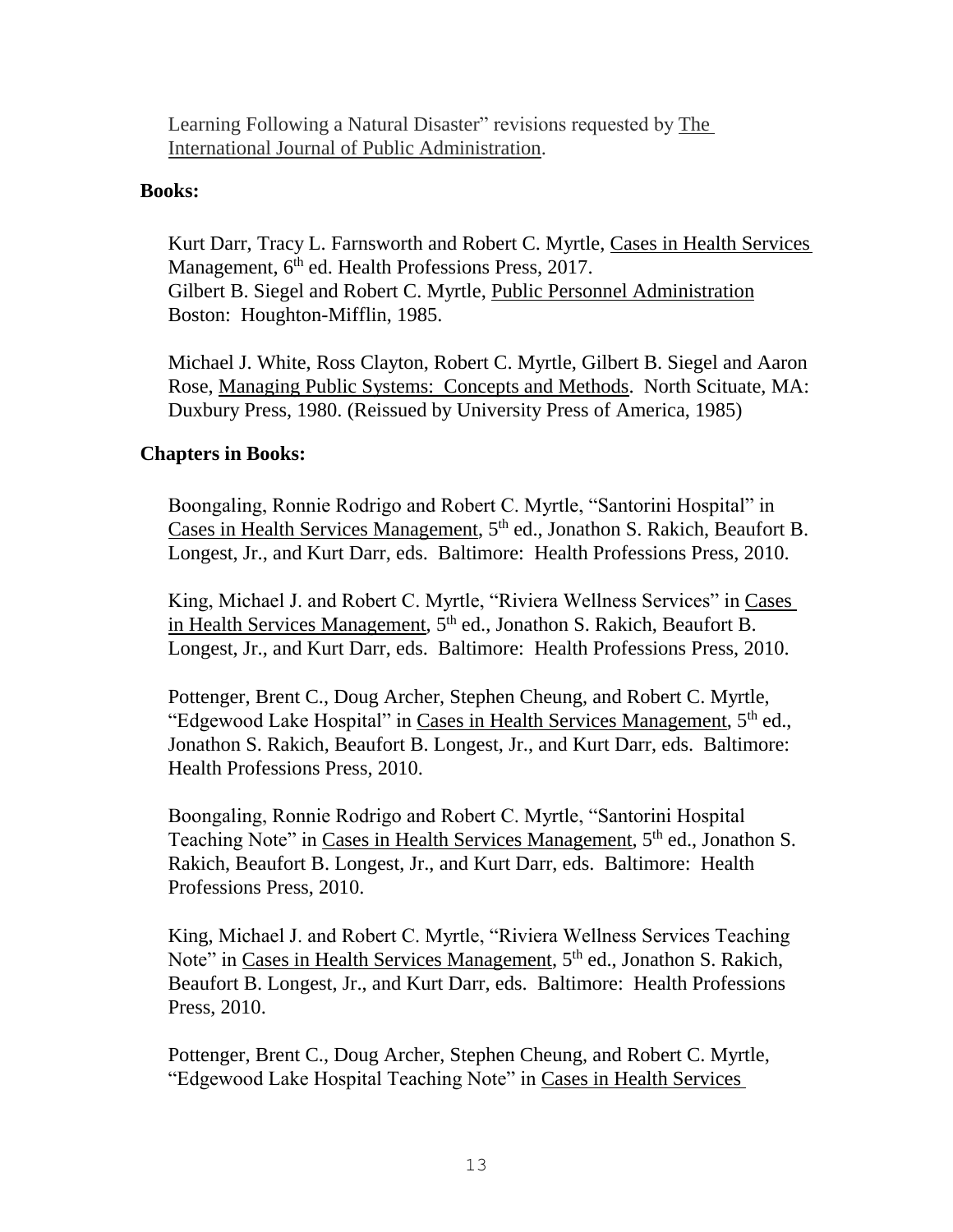Management, 5<sup>th</sup> ed., Jonathon S. Rakich, Beaufort B. Longest, Jr., and Kurt Darr, eds. Baltimore: Health Professions Press, 2010.

Bonnie Eng-Suess and Robert C. Myrtle, "Attica Memorial Hospital: The Ingelson Burn Center", in Cases in Health Services Management, Jonathon S. Rakich, Beaufort B. Longest, Jr., and Kurt Darr, eds. Baltimore: Health Professions Press, 2004.

Bonnie Eng-Suess and Robert C. Myrtle, "Attica Memorial Hospital: The Ingelson Burn Center: Case Study Teaching Note", in Cases in Health Services Management, Jonathon S. Rakich, Beaufort B. Longest, Jr., and Kurt Darr, eds. Baltimore: Health Professions Press, 2004.

Rosalie Wachsmuth and Robert C. Myrtle, Á New 'Brand' for Senior Health Plus", in Cases in Health Services Management, Jonathon S. Rakich, Beaufort B. Longest, Jr., and Kurt Darr, eds. Baltimore: Health Professions Press, 2004.

Rosalie Wachsmuth and Robert C. Myrtle, Á New 'Brand' for Senior Health Plus: Case Study Teaching Note", in Cases in Health Services Management, Jonathon S. Rakich, Beaufort B. Longest, Jr., and Kurt Darr, eds. Baltimore: Health Professions Press, 2004

Cara Thomason and Robert C. Myrtle, Áutumn Park", in Cases in Health Services Management, Jonathon S. Rakich, Beaufort B. Longest, Jr., and Kurt Darr, eds. Baltimore: Health Professions Press, 2004.

Cara Thomason and Robert C. Myrtle, Áutumn Park: Case Study Teaching Note", in Cases in Health Services Management, Jonathon S. Rakich, Beaufort B. Longest, Jr., and Kurt Darr, eds. Baltimore: Health Professions Press, 2004.

Melissa Gaeke, and Terry L. Cooper, "Trust, Deliberation and Changing Administrative Culture", in Engaging the Global Community, Los Angeles: Jesse M. Unruh Institute of Politics, April 2003, pp. 30-34.

Kathleen H. Wilber and Robert C. Myrtle, "Developing Community Based System of Care: Lessons from the Field", in Universities and Communities: Remaking Professional and Interprofessional Education for the Next Century, Jacquelyn McCroskey and Susan D. Einbinder, eds. Westport, CT: Praeger, 1998).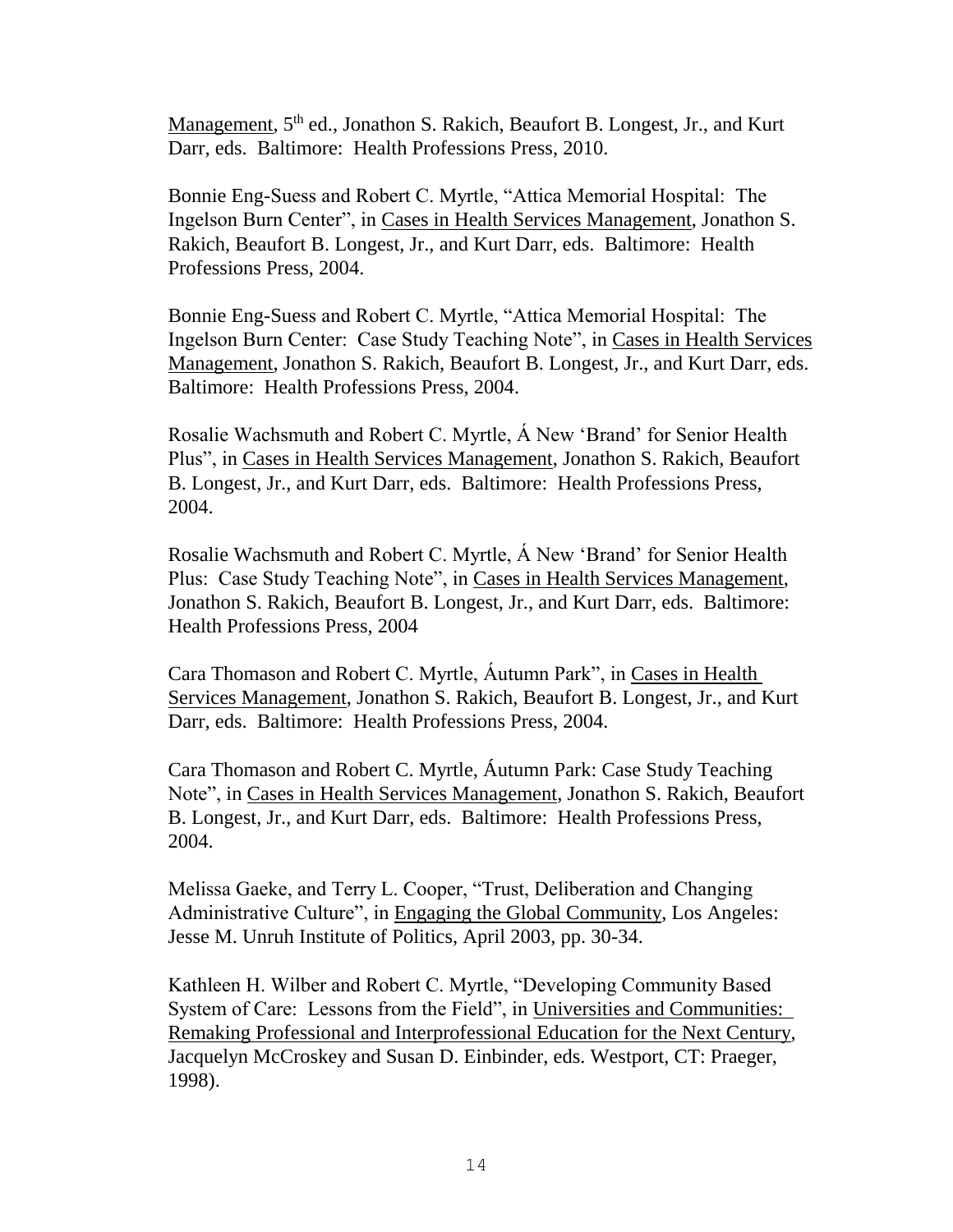Arnold Possick and Robert C. Myrtle, "Caswell by the Beach: The Viability of a Continuing Care Retirement Community", in Donna Lind Infeld and John R. Kress, eds., Cases in Long-Term Care Management, Volume II, AUPHA/Health Administration Press, 1995.

Arnold Possick and Robert C. Myrtle, "Caswell by the Beach: Case Teaching Note", in Donna Lind Infeld and John R. Kress, eds., Cases in Long-Term Care Management, Volume II, AUPHA/Health Administration Press, 1995.

Suzanne Tinder, Elyce Ditchek-Goldberg and Robert C. Myrtle, "Lincoln Medical Center: The Role of an Inner-City Hospital, in Cases in Health Services Management, 3<sup>rd</sup>. ed., Jonathon S. Rakich, Beaufort B. Longest, Jr., and Kurt Darr, eds., Baltimore, MD: Health Professions Press, 1995

Suzanne Tinder, Elyce Ditchek-Goldberg and Robert C. Myrtle, "Lincoln Medical Center: Case Study Teaching Note, in Cases in Health Services Management, 3<sup>rd</sup>. ed., and Kurt Darr, eds., Baltimore, MD: Health Professions Press, 1995.

"Western Health Care Systems," in Strategic Alignment: Managing Integrated Health Systems, Douglas A. Conrad and Jeffrey Hoare, eds., Ann Arbor, MI: AUPHA Press/Health Administration Press, 1994.

"Western Health Care Systems: A Teaching Note" in Strategic Alignment: Managing Integrated Health Systems, Douglas A. Conrad and Jeffrey Hoare, eds., Ann Arbor, MI: AUPHA Press/Health Administration Press, 1994.

J. L. Richardson, R. C. Myrtle, J. M. Solis, J. C. Hisserich, and D. Oliver, "Participation of community Medical Oncologists in Clinical Research Trials, in Progress in Clinical Biological Research: Progress in Cancer Control 1985, L. Mortenson, P. Engstrom, and P. Anderson, eds., New York: P. Alan R. Liss, Inc., 1986.

Robert C. Myrtle and Michael J. Long, "Foundations of Management Science and Practice," in Baccalaureate Health Administration Education: Curriculum Models and Issues, Ann Ward Tourigny and David E. Berry, eds., Arlington, VA: AUPHA, March 1985.

Robert C. Myrtle, William W. Lammers and David Klingman, "Nursing Home Policies", a section in Chapter 4, "Health and Long Term Care", in State Policies and the Aging, by William W. Lammers and David Klingman, Lexington, MA: Lexington Books, 1984.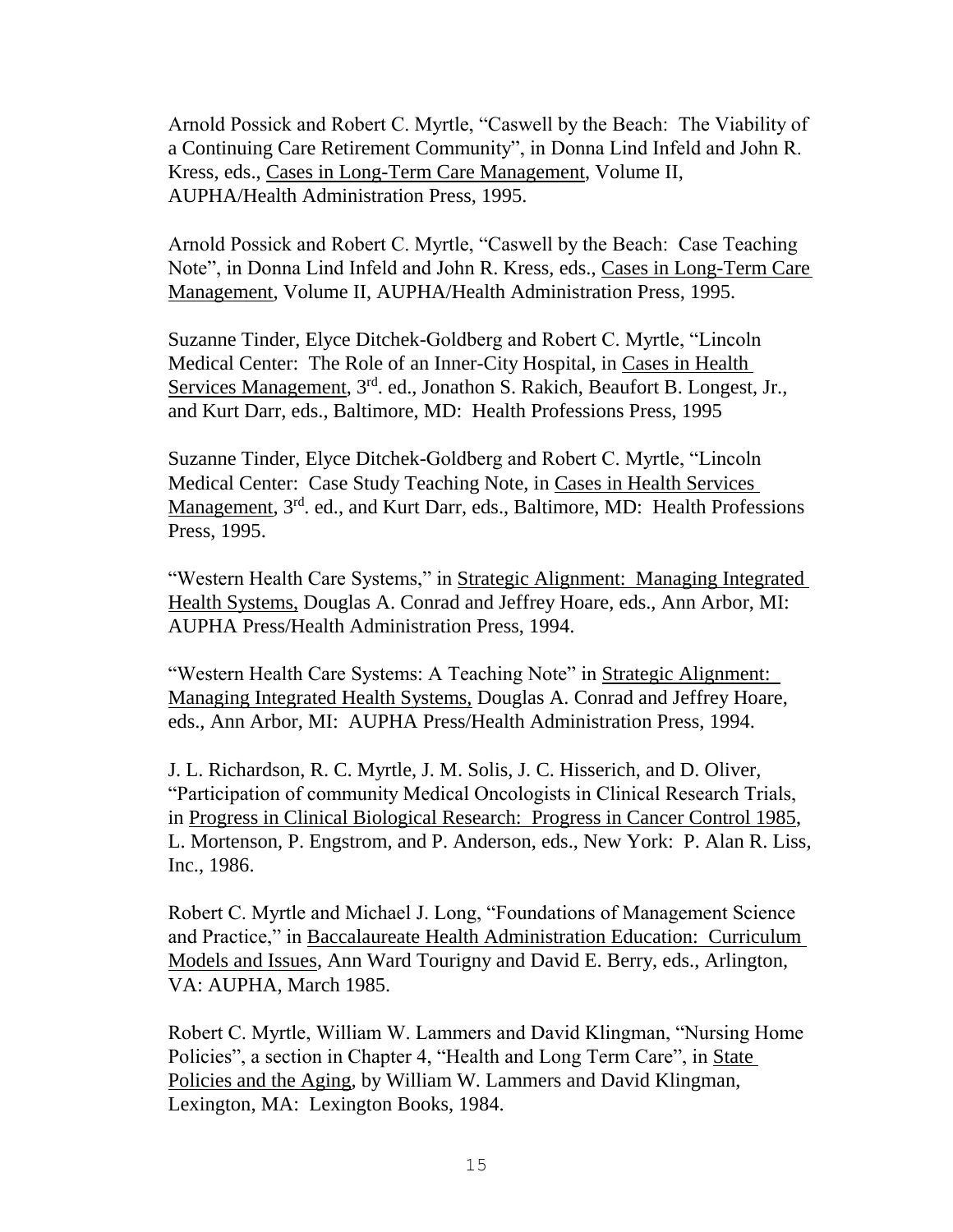Robert C. Myrtle, "Action Training for Mayors and City Councils: The Long Beach Experience", in Building City Council Leadership Skills. Stephen W. Burks and James F. Wolf, Editors. Washington, DC.: National League of Cities, 1981.

Robert C. Myrtle, "Policy Implementation: A Managerial Perspective", in Public Administration in a Time of Transition, Ross Clayton, Alexander Cloner, and Bruce Storm, eds., Los Angeles, CA: School of Public Administration, University of Southern California, 1986).

Robert C. Myrtle, "Employee Evaluation," in Human Resource Management in Public Organizations: A Systems Approach, 2<sup>nd</sup>. ed., Gilbert B. Siegel, ed., Los Angeles, CA: University Publishers, 1974.

Robert C. Myrtle, "Employee Evaluation," in Human Resource Management in Public Organizations: A Systems Approach, Gilbert B. Siegel, ed., Los Angeles, CA: University Publishers, 1974.

### **Book Reviews:**

Of Les Metcalfe and Sue Richards, Improving Public Management, in The American Review of Public Administration Vol. 19, No. 3 (September 1989).

Of Douglas B. Olsen and Douglas C. Eadie, The Game Plan: Governance With Foresight, in Public Administration Review (July/August 1984): 360

Of William A. Flexner, Eric N. Berkowitz, and Montague Brown, Strategic Planning for Health Care Management, in The Association of University Programs in Health Administration: Program Notes, 100(Fall 1982): 23-24.

Of Montague Brown and Howard L. Lewis, Hospital Management Systems, in The Association of University Programs in Health Administration: Program Notes, 82(January 1979): 46.

## **Monographs:**

Kathleen H. Wilber and Robert C. Myrtle, "Developing Community Based System of Care: Lessons from the Field", in Communities and Universities: Remaking Professional and Interprofessional Education for the Next Century, Jacquelyn McCroskey and Susan D. Einbinder, eds. Los Angeles, CA: The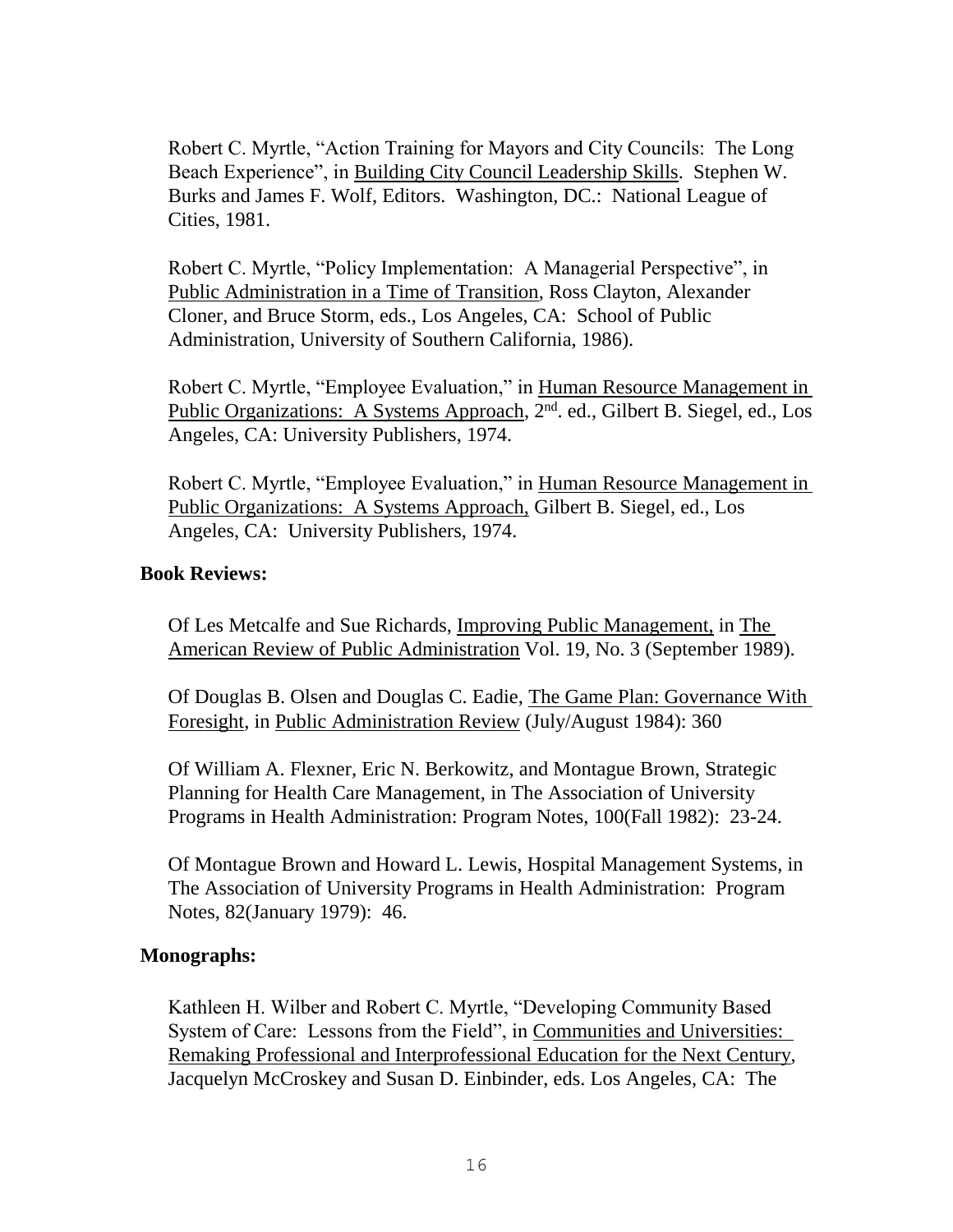Inter-Professional Initiative at the University of Southern California, Conference Proceedings, February 26, 1996.

Sally Coberly, Curt Rogers, Dawn Rice, and Kate Wilber, Developing Community Based Systems of Care, Los Angeles, CA: Andrus Gerontology Center, University of Southern California, 1991, pp. 62.

Robert C. Myrtle and Janice Ney, "Assessing Manpower Needs", Chapter 7, in the Health Planning Manual, Margaret Dodd Britton and Donald Harbick, eds., Amman Jordan: The Ministry of Health, 1984.

Robert C. Myrtle and Janice Ney, "Guiding and Managing Implementation", Chapter 9, in the Health Planning Manual, Margaret Dodd Britton and Donald Harbick, eds., Amman Jordan: The Ministry of Health, 1984.

Robert C. Myrtle and Janice Ney, Control and Management of Plan Implementation, Ministry of Health, Hashemite Kingdom of Jordan, 1983, 83 pp.

Robert C. Myrtle and Janice Ney, Health Workforce Planning, Ministry of Health, Hashemite Kingdom of Jordan, 1982, 127 pp.

Robert C. Myrtle, "Implementation Strategies", in Resource Development and Implementation, Bureau of Health Planning, Department of Health, Education and Welfare. Washington, DC.: United States Government Printing Office, 1978, 75 pp.

Robert C. Myrtle, "Managing the Resource Development and Implementation Activities", in Resource Development and Implementation, Bureau of Health Planning, Department of Health, Education and Welfare. Washington, DC.: United States Government Printing Office, 1978, 20 pp.

Robert C. Myrtle, Management by Objectives: Concepts for Social Service Agency Managers. Los Angeles: University of Southern California, School of Social Work, 1977, 61 pp.

Lloyd C. Brown, Clark Underwood, Robert C. Myrtle and Michael J. White, Brownwood Hospital: A Financial Management Workbook, Los Angeles: University of Southern California, School of Public Administration, Graduate Programs in Health Services Administration, 1976, 64 pp.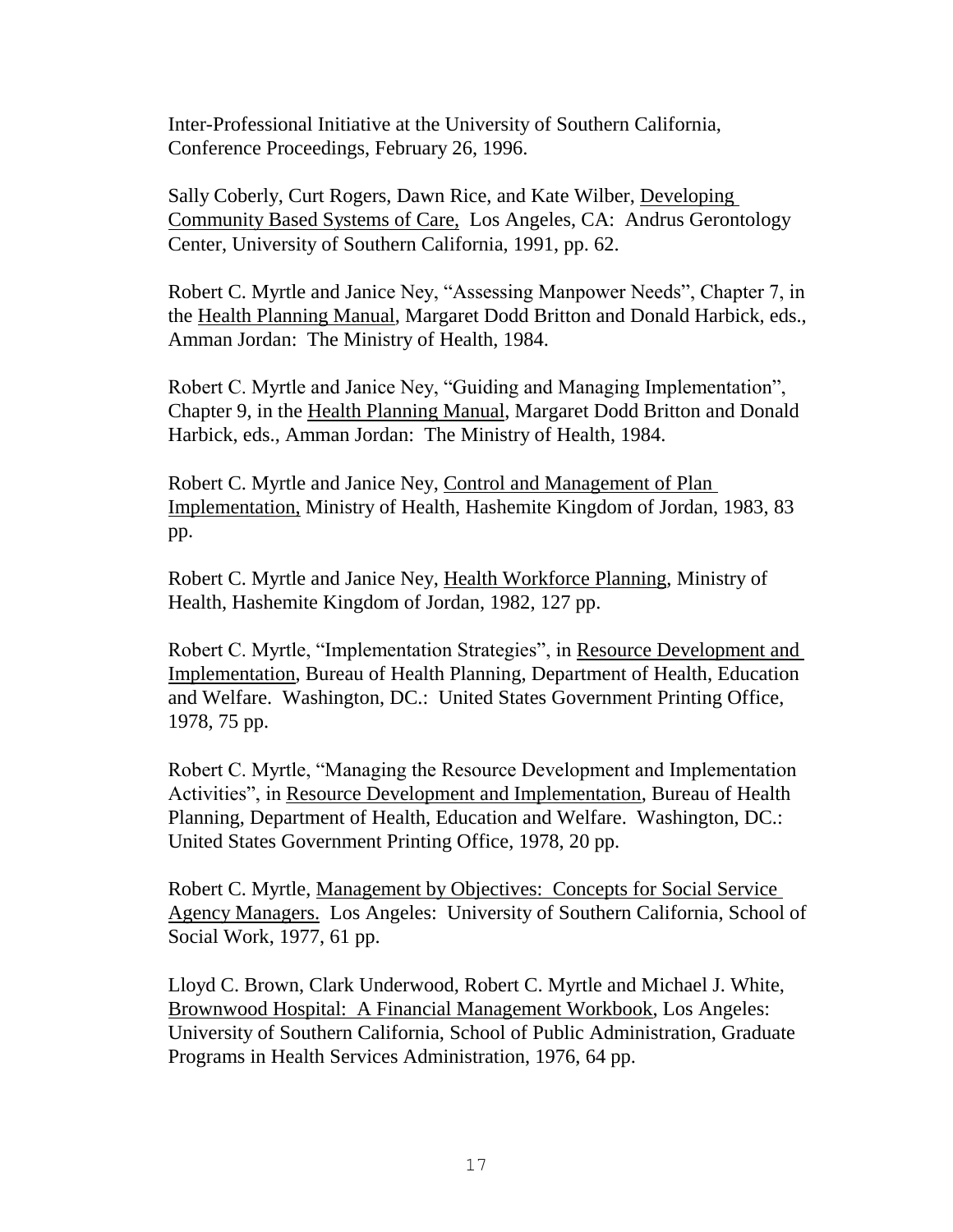Robert C. Myrtle and Helen K. Kerschner, The Implementation of Health Systems Plans, Technical Assistance Branch, Department of Health, Education and Welfare, Washington, D. C.: United States Government Printing Office, 1975, 113 pp.

## **Research Reports:**

Robert C. Myrtle, Keon-Hung Lee, Robert B. Chen, Nail Oztas, Robert Nigbor, John Caffrey, and Sami Masri, Performance of Hospital Nonstructural Components During Recent Earthquakes. Los Angeles, CA: Department of Civil & Environmental Engineering, School of Engineering, University of Southern California, 31 December 2000.

James E. Moore II, Peter Gordon, Robert Myrtle, Masanobu Shinozuka and Stephanie E. Chang, Modeling the Impacts of a Large Earthquake on the Los Angeles Metropolitan Economy: The Economic Benefits of Emergency Medical Services. Los Angeles, CA: Department of Civil & Environmental Engineering, School of Engineering, University of Southern California, September 1999.

Kathleen H. Wilber, Sally Coberly, Robert C. Myrtle, Karen Hartner, Curtis Roberts, Dawn Rice, Emily Bailet, Nahed Guiruis and Mary Olsen, How to Develop Community Based Systems of Care: A Longitudinal Study, Washington, DC: Administration on Aging, 1990, 185 pp.

Sally Coberly, Kathleen H. Wilber, Robert C. Myrtle and Deborah Brunner, California Community Based Long Term Care Systems Development Evaluation, Andrus Gerontology Center, University of Southern California 1989, 210 pp.

Fernando M. Torres-Gil, Sally Coberly, Jane Halloran, Margo Koss, Bob Myrtle and Jon Pynoos, "Part 8: Analysis of Alternative Funding Options," in Clifford L. Allenby, A Study of California's Publicly Funded Long-Term Care Programs, Sacramento, CA: California Health and Welfare Agency Report to the Legislature, 1988, 289 pp.

J. Beeler and Robert C. Myrtle, Transamerica Occidental Life Employee Assistance Program, January 27, 1986, 45 pp.

J. Beeler and Robert C. Myrtle, Senior Citizen Survey. A research report prepared for the Executive Committee of SCAN Health Plan, October 1983, 174 pp.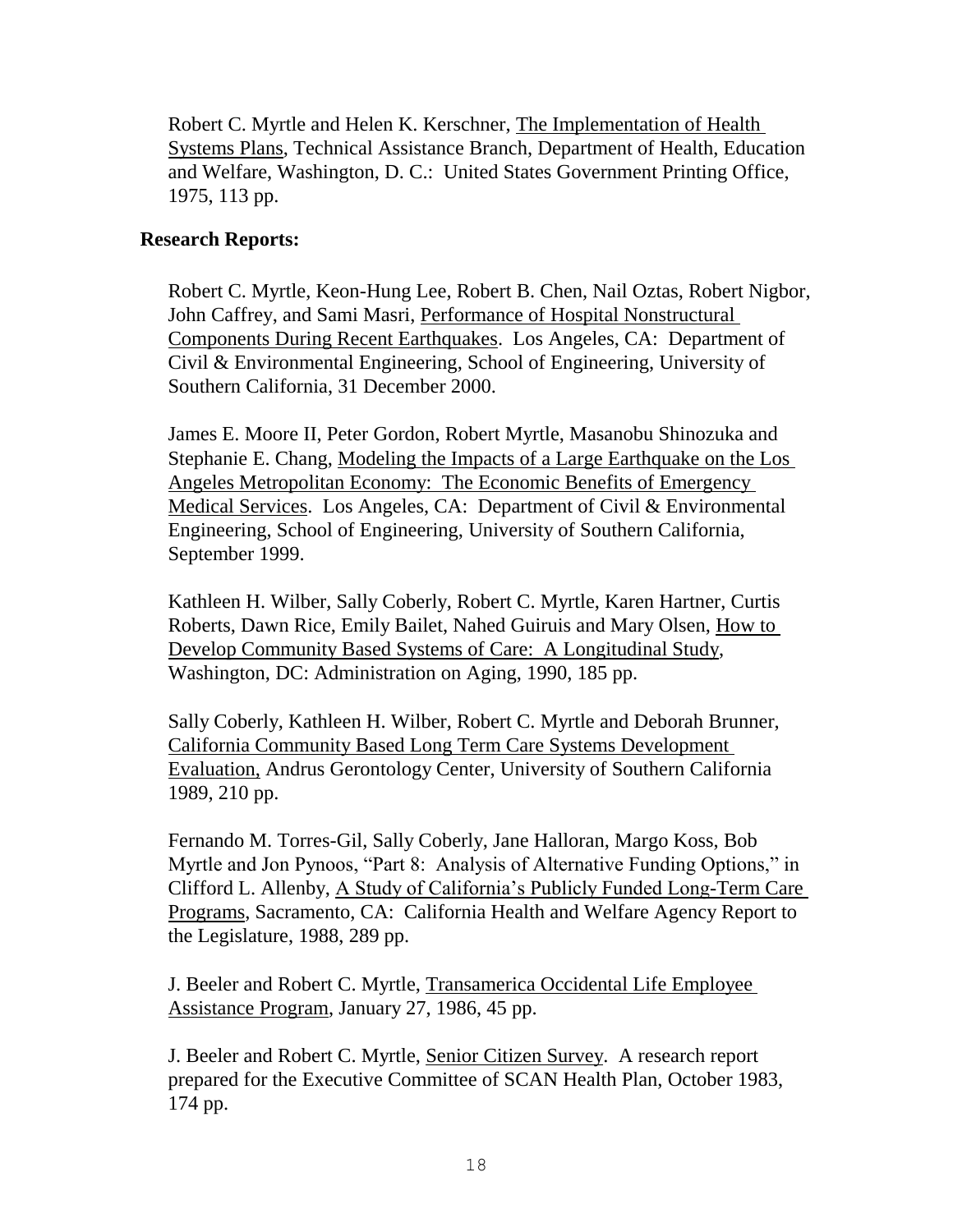J. Beeler and Robert C. Myrtle, Physician Attitudinal Survey on Wellness. A research report prepared for the Executive Committee of Long Beach Community Hospital, April 1983, 153 pp.

Robert C. Myrtle, "Nursing Home Regulations", Chapter 6 in Explanations in Changing State Policy Efforts for the Aging, William W. Lammers and David Klingman, eds., Los Angeles: University of Southern California, Andrus Gerontology Center, 1983.

With Ross Clayton, et. al., External Evaluation Plan, Navy Demonstration Project, United States Office of Personnel Management, December 1981.

Robert C. Myrtle and Pat Silvestri, A Curriculum and Workbook for Managers of Health Maintenance Organizations, Office of Health Maintenance Organizations, Department of Health, Education and Welfare, December 1980, 216 pp.

Robert C. Myrtle, Beverly P. Morgan and Pat Silvestri, A Survey and Analysis of Management Training Needs, Hospital Operations Division, National Medical Enterprises, January 1980, 78 pp.

With Ross Clayton et. al., Adopting Private Sector Personnel Resource Management Methods for More Effective Operations of Federal Government Organization, Naval Weapons Center, China Lake, California, March 1979.

Robert C. Myrtle and Juan P. Robertson, A Socio-Technical Analysis of Seaside Hospital. A report prepared for the Executive Committee of Seaside Hospital, June 1977, 44 pp.

With Helen K. Kerschner, Strategies for the Implementation of Areawide Health Plans. A report to the Technical Assistance Branch, Division of Comprehensive Health Planning, Department of Health, Education and Welfare, November 1975, 125 pp.

Robert C. Myrtle, The Technical Assistance Process Model. A concept paper prepared for the Technical Assistance Branch, Division of Comprehensive Health Planning, Department of Health, Education and Welfare, June 1975, 7 pp.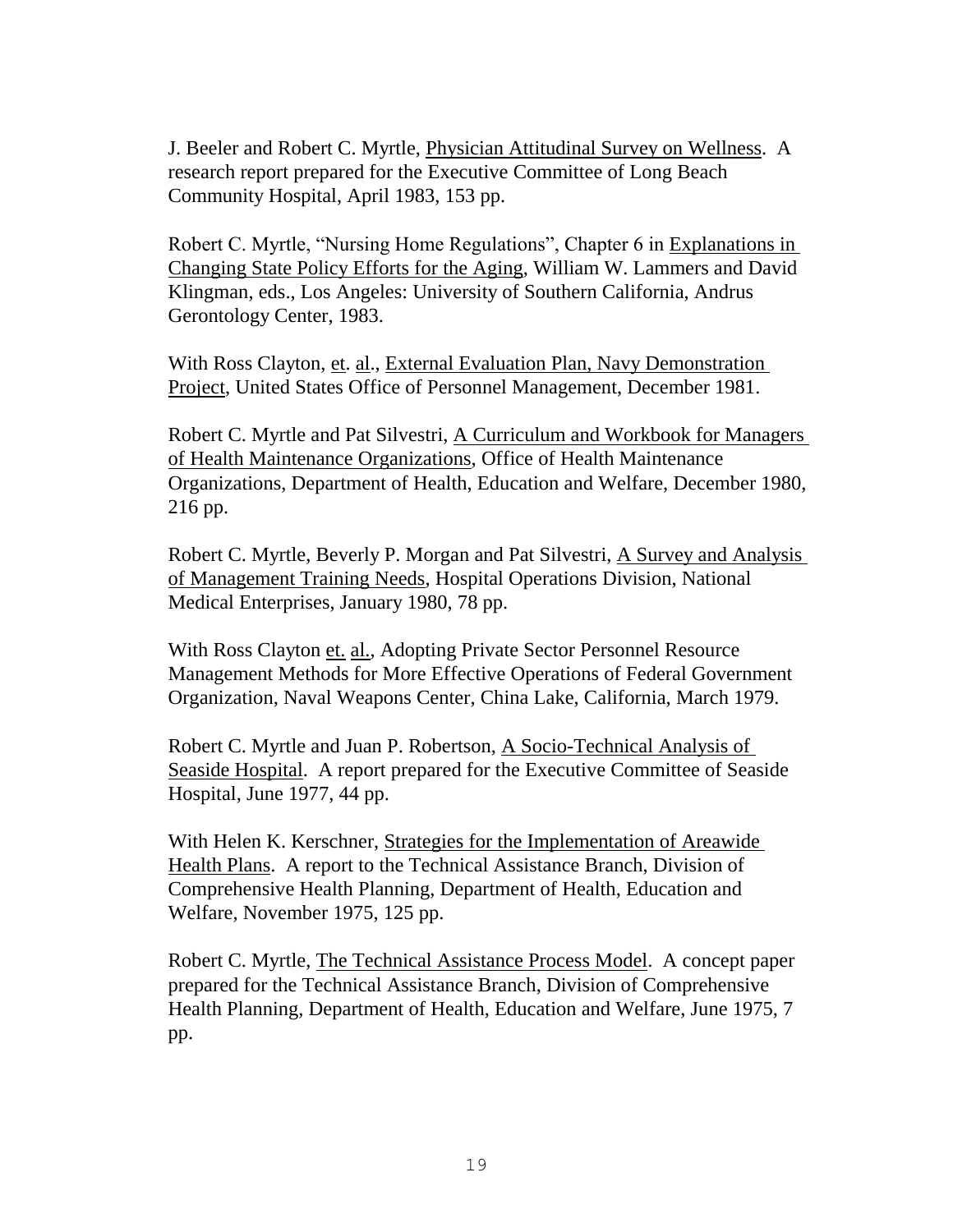Robert C. Myrtle, An Analysis of the Planning and Regulatory Functions of IC/CHP. A report prepared for the President and Governing Board of Inland Counties Comprehensive Health Planning Council, Inc., August 1974, 48 pp.

## **Papers Presented at Professional Conferences:**

Robert C Myrtle "A Critical Assessment of Competency-based and Training Needs Planning in Public Administration", 2010 International Conference on Civil Service Training and Development, Taipei, Taiwan

Robert C. Myrtle, "Policy and Planning Issues in the Regulation of Hospital Performance Under Earthquake Conditions". A paper presented at the 1<sup>st</sup> Symposium of Prevention of Medical Facilities, Disaster Mitigation Research Center, National Research Institute for Earth Science and Disaster Prevention, Tskuba University, Japan, June 22, 2004.

S. Masri, J. Caffrey, R. Myrtle, M. Agbabian, E. Johnson, W. Petak, M. Shinozuka, F. Tasbihgoo, R. Tranquada, and L. Wellford, "The FEMA-USC Hospital Project: Nonstructural Mitigation in Hospitals". A paper presented at the 13th World Conference on Earthquake Engineering, 2004.

Robert C. Myrtle, Public Trust and Public Service: Influence of Governmental Official's Responses to National Disasters. Presentation at the Annual Meeting of the American Society for Public Administration, 2002.

Robert C. Myrtle, Robert Chen, Nail Oztas and Sami Masri, "Findings from the Experience of 10 Hospitals Damaged in Recent Taiwan and Turkey Earthquakes". A presentation at the One Year Anniversary Reflection Symposium of the 921 Earthquake, Taichung, Republic of China, September 19, 2000.

Robert C. Myrtle and Kathleen H. Wilber, "Going Against the Grain: Examining the Conundrum of Multi-Institutional Human Service Delivery Through the Lens of Loose Coupling," A Paper Presented at the Inter-Professional Initiative at the University of Southern California, February 26, 1996.

Robert C. Myrtle, "Management Capacity Building In Third World Countries", A Paper Presented at the Annual Meeting of the American Society for Public Administration, 1986.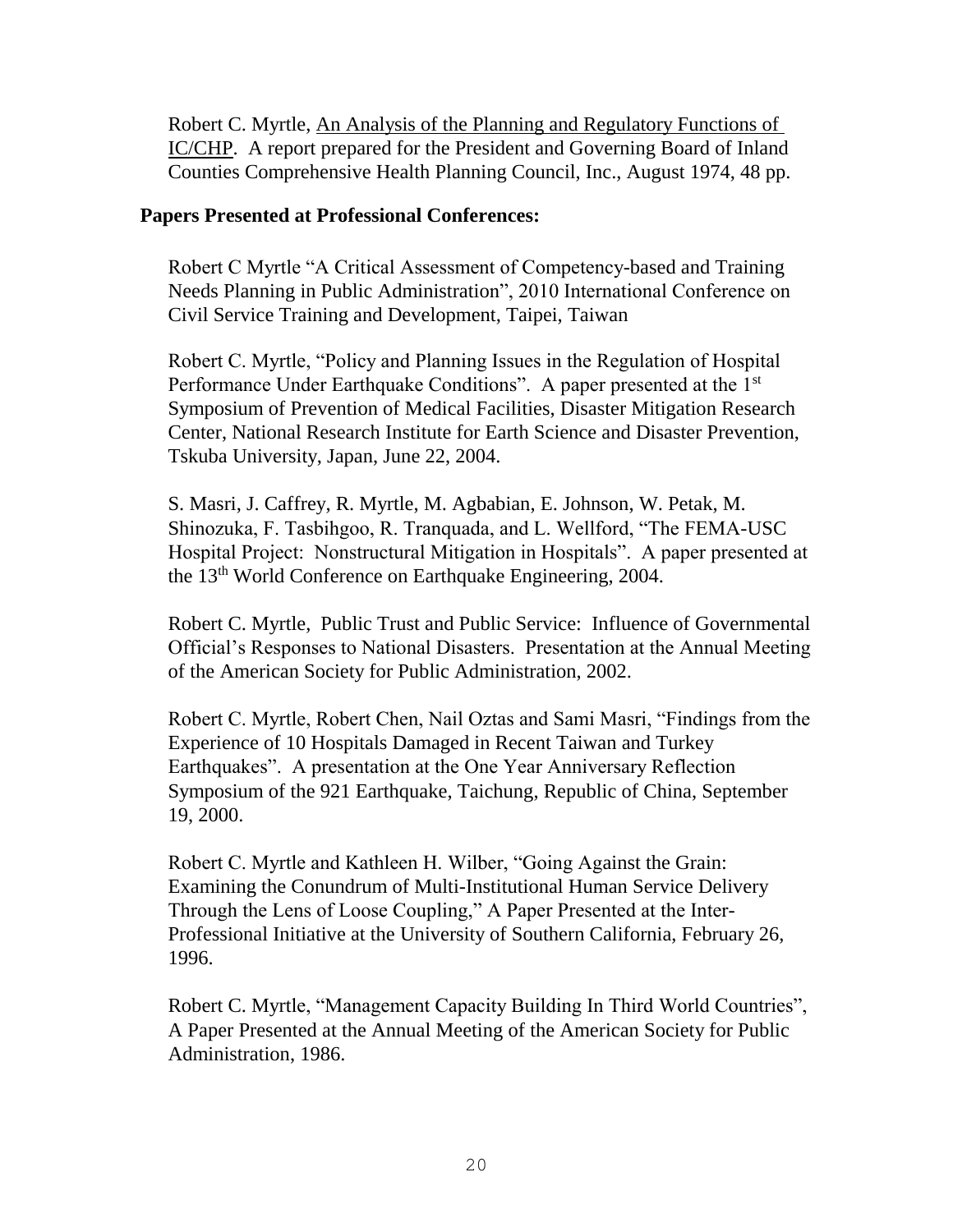Robert C. Myrtle, "Managers as Researchers", A Paper Presented at the Annual Meeting of the Jordanian Public Health Association, Amman Jordan, 1984.

Robert C. Myrtle, "Innovative Personnel Management Methods". Panel convenor and discussant at the April Meeting of the Southern California Personnel Management Association, 1983.

Robert C. Myrtle, "Productivity Improvement and the Role of Learning from Experience", presented at the Western Regional Conference of the International Personnel Management Association, 1981.

Robert C. Myrtle, "Management Methods and Practices in the Future." A presentation made at the Annual Meeting of the American Society for Public Administration, 1978.

Robert C. Myrtle, "Administration: The Missing Link in National Health Insurance." A paper presented at the Annual Meeting of the American Society for Public Administration, 1977.

Robert C. Myrtle, "Managing at the Intergovernmental Interface." A paper presented at the Annual Meeting of the American Society for Public Administration, 1976.

Robert C. Myrtle, "Long-Term Care: Issues and Potential Solutions". A Paper presented at the Annual Meeting of the California Association of Health Facilities, 1975.

### **Management Development Films and Videotapes:**

Robert C. Myrtle, "Meeting for Success", in Hospital Megasystems and Materials Management, produced by Health Learning Systems, in cooperation with the Voluntary Hospitals of America, 1987.

### **Interviews and Public Service Presentations:**

CATV, Channel 3, We the People, Interview discussing City of Long Beach Mayor's Task Force recommendations for Meeting the Health Care Needs of a Changing Population, July 22, 1985.

Managing Continuum of Care Organizations, a presentation sponsored by the Pacific Geriatric Education Center, Los Angeles, CA, February 5, 1986.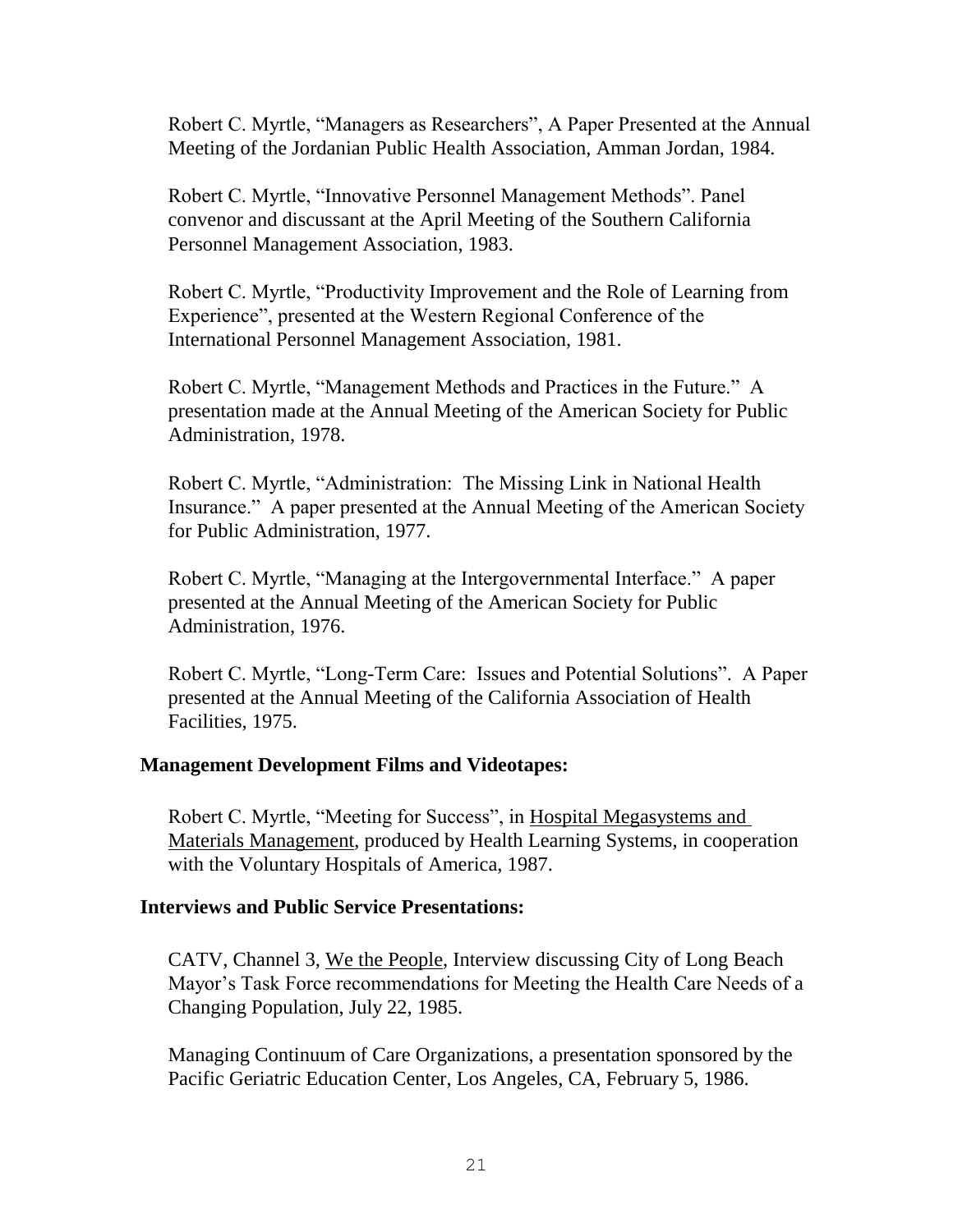Future Health Care Administrators, a presentation to the faculty of the Leonard Davis School of Gerontology, University of Southern California, October 11, 1984

KWHY Channel 22, Focus on Business, Discussion of Organizational Anorexia", July 5, 1983

## **Working Papers:**

Kathleen H. Wilber and Robert C. Myrtle, "The Coordination Conundrum: Loose Coupling as a Conceptual Framework for Multi-Institutional Service Delivery Systems."

## **Editorial and Manuscript Reviewer**

Reviewer, Academy of Management

Reviewer, American Review of Public Administration

Reviewer, The Gerontologist

Reviewer, Hospital and Health Services Administration

Member, editorial advisory board, The Journal of Health Administration Education

Reviewer, Journal of Health and Human Services Administration

Reviewer, Health Care Management Review

Member, editorial advisory board, Hospital Topics

Reviewer, Hospital Topics

Reviewer, Public Administration Review

Reviewer, The Journal of Health Administration Education

### **Research Grants:**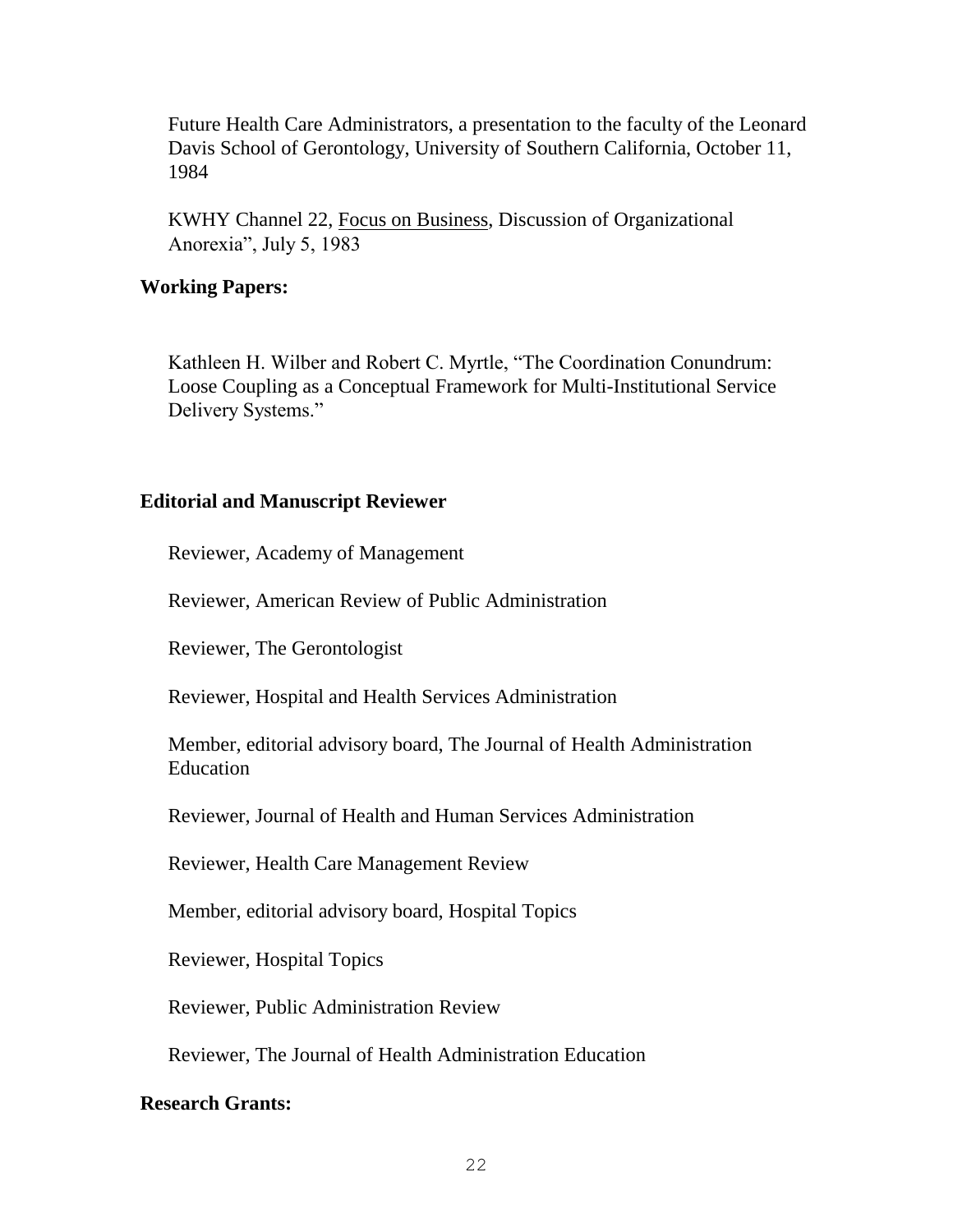"Strategies for Providing Housing and Services to Meet the Needs of Frail Older Persons in Urban China", USC US—China Institute Grant, Co-PI, \$9,000.

"The Center for Long-Term Care Integration". Kathleen H. Wilber, Principal Investigator. Funded by the California Department of Health Services/subcontract with UCLA, February 2000 to February 2002 (\$900,000). Research Director, Strategy Implementation.

"The Center for Long-Term Care Integration". Kathleen H. Wilber, Principal Investigator. Funded by the California Health Care Foundation, August 2001 to January 2003 (\$230,000). Research Associate, Strategy Implementation.

"The Quality of Post Acute Health Care in Los Angeles: Does Managed Care Make a Difference?" Kathleen H. Wilber, Principal Investigator. Funded by the Haynes Foundation for 2 years \$250,000. Team Investigator responsible for outcomes assessment.

"Development, Evaluation, and Implementation of Standards for Seismic Mitigation Measures for Nonstructural Components in Hospitals and Critical Care Facilities". Sami F. Masri, Principle Investigator. Funded OES Hazard Mitigation Grant Project, FEMA Obligation Notification #FEMA-DR-1008- 4007-CA (\$3,668,332 for 3 years), Team Investigator: Socio-Economic Assessment.

Kathleen H. Wilber, Fred J. De Jong, and Robert C. Myrtle, "Differences in the Treatment of Chronically Ill Elders in Managed Care and Fee for Service Settings", Zumberg Fund for Interdisciplinary Research \$4,838.00.

"Technical Study for Chile: Chilean Health Services Improvement Project." Funded by the United States Office of International Cooperation. (Co-Principal Investigator, \$758,000, 1991-1992).

"How to Develop Community Based Systems of Care: A Longitudinal Study." Funded by the Administration on Aging, Kathleen H. Wilber, Principal Investigator. Responsible for assessing community networks and interorganizational relations affecting the development, stability and performance of Community-Based Systems of Care. (Project Consultant, \$389,449, 1988-1990).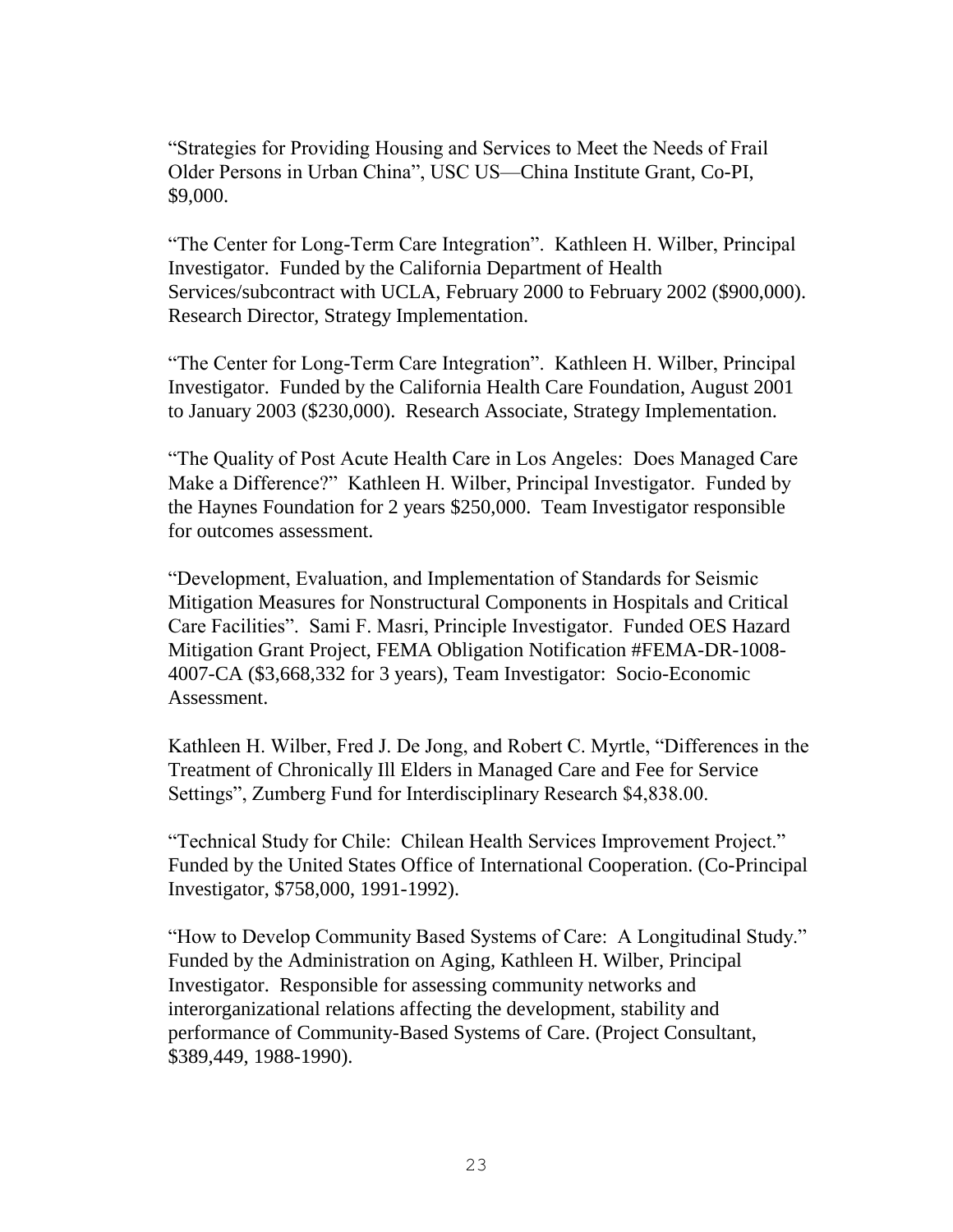"California Community Based Long Term Care Systems Development Evaluation." Funded by the California Department of Aging, Sally Coberly and Kathleen H Wilber, Principal Investigators. Responsible for assessing the impact of inter and intra-organizational characteristics on the design, development and implementation of Community Based Long Term Care Systems. (Research Associate, \$226,391, 1987-1988).

"Income-Generating Projects for the Aging: The Transfer of International Innovations." Funded by the Department of Health and Human Services, Mary Brugger Murphy, Principal Investigator. Responsible for developing, measuring and analyzing environmental and organizational influences on the development and implementation of innovative income generating projects. (Research Associate, \$388,770, 1985-1988).

"Explanations of Changing State Policies for the Aged." Funded by the National Institutes on Aging, C. David Klingman, Principal Investigator. Responsible for assessing state policies affecting the management of long term care institutions. (Research Associate, \$175,370, 1981-1983).

"Decision Science Methods: Instructional Applications Using Personal Computers," funded by the IBM Socrates Project (Principal Investigator, \$12,800, 1982).

"Future Health Care Policies," Vesper Society (Principal Investigator, \$8,500, 1981).

"Survey of Physician Motivation to Participate in Cancer Treatment Protocols", USC School of Medicine, Intramural Research Funds, (Coprincipal Investigator, \$1,000, 1981).

"Adapting Private Sector Personnel Resource Management Methods for More Effective Operation of Federal Government Organizations." Funded by the United States Department of the Navy, Ross Clayton, Principal Investigator. Responsible for assessing the impacts of pay system modifications on personnel recruiting, performance appraisals, and organizational effectiveness. (Research Associate, \$200,000, 1979-1981).

"A Curriculum and Workbook for Managers of Health Maintenance Organizations", Office of Health Maintenance Organizations, Department of Health and Human Services (Principal Investigator, \$5,600), 1980.

"CHP Technical Assistance Research Grant" Funded by the Department of Health, Education and Welfare, Division of Comprehensive Health Planning.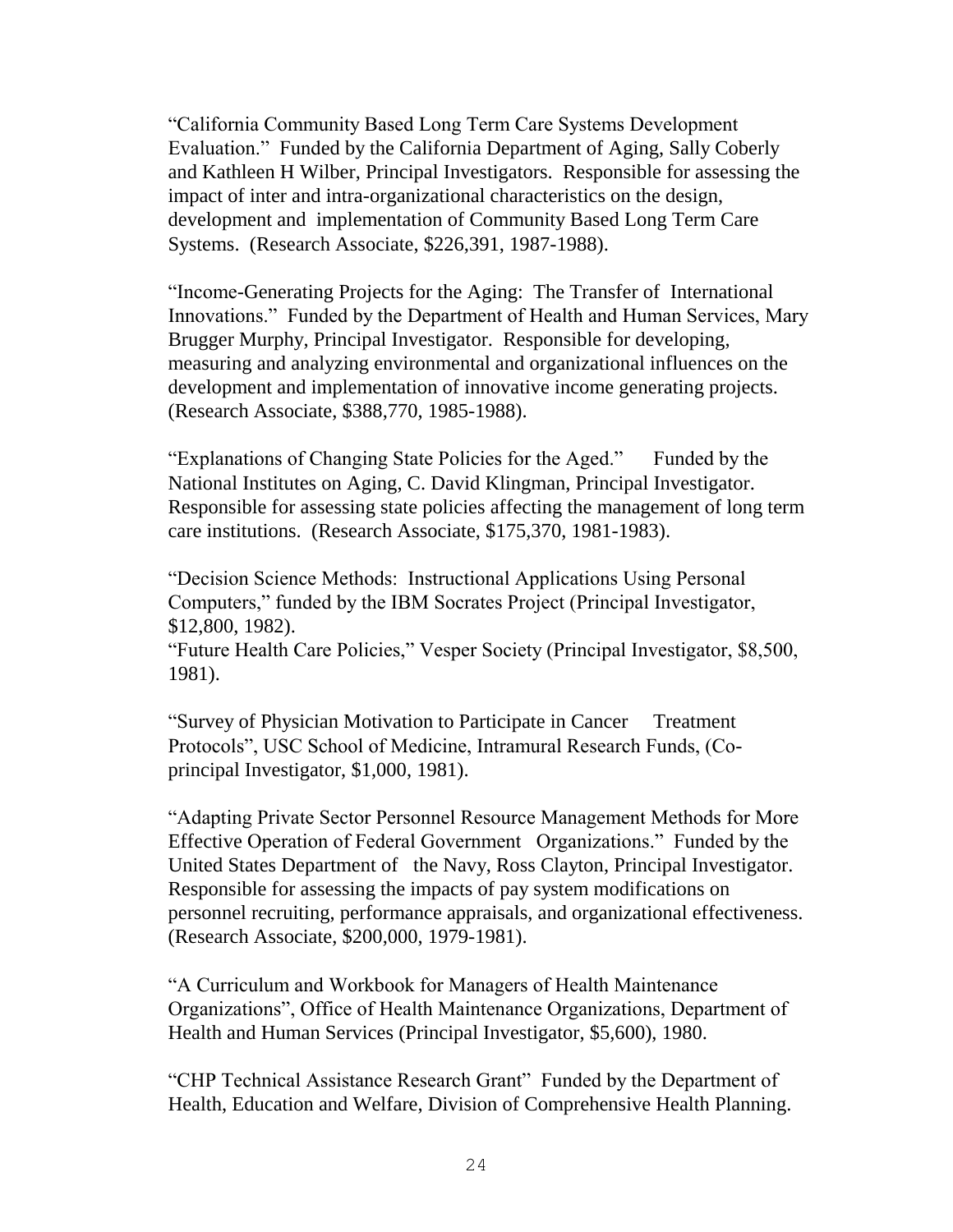Responsible for program evaluation and evaluating the technical attributes of area-wide health plans. 1974. (Research Associate, \$173,455).

"The Comprehensive Health Planning Training and Development Grant" Funded by the Department of Health, Education and Welfare, Bureau of Health Planning. Responsible for developing simulation modules for hospitals, health department, areawide health planning agency, and health oriented interest groups. Prepared the areawide health plan, agency policy and management documents. Wrote role descriptions for all health agencies and groups. (Research Associate, \$118,750).

## **Institutional Support Grants:**

"Evaluation of the Implementation and Impact of a Corporate Management Development System on Employee Attitudes and Organizational Performance." Funded by American Medical Services, Incorporated. (Principal Investigator, \$15.353).

"Traineeships in Health Services Administration", Bureau of Health Professionals, Human Resources Administration, Department of Health and Human Services, (Principal Investigator, \$10,307), FY 87-88.

"Program Support Grant in Health Services Administration," Bureau of Health Professionals, Human Resources Administration, Department of Health and Human Services, (Principal Investigator, \$50,785), FY 87-88.

"Traineeships in Health Services Administration", Bureau of Health Professionals, Human Resources Administration, Department of Health and Human Services, (Principal Investigator, \$13,917), FY 86-87.

"Program Support Grant in Health Services Administration," Bureau of Health Professionals, Human Resources Administration, Department of Health and Human Services, (Principal Investigator, \$53,036), FY 86-87.

"Traineeships in Health Services Administration", Bureau of Health Professionals, Human Resources Administration, Department of Health and Human Services, (Principal Investigator, \$15,329), FY 85-86.

"Program Support Grant in Health Services Administration," Bureau of Health Professionals, Human Resources Administration, Department of Health and Human Services, (Principal Investigator, \$53,036), FY 85-86.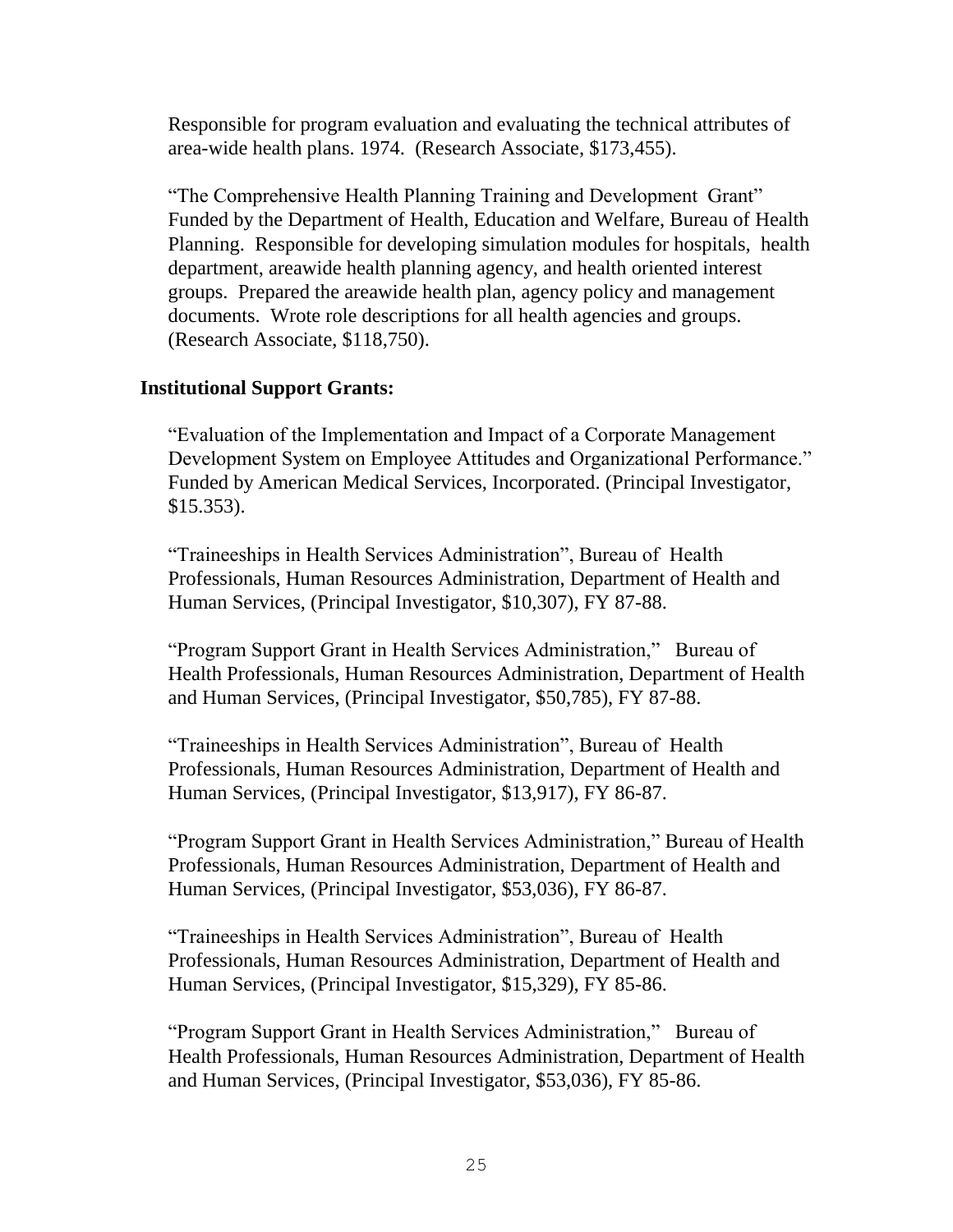"Traineeships in Health Services Administration", Bureau of Health Professionals, Human Resources Administration, Department of Health and Human Services, (Principal Investigator, \$15,827), FY 84-85.

"Program Support Grant in Health Services Administration," Bureau of Health Professionals, Human Resources Administration, Department of Health and Human Services, (Principal Investigator, \$49,172), FY 84-85.

"Traineeships in Health Services Administration", Bureau of Health Professionals, Human Resources Administration, Department of Health and Human Services, (Principal Investigator, \$12,852), FY 83-84.

"Program Support Grant in Health Services Administration," Bureau of Health Professionals, Human Resources Administration, Department of Health and Human Services, (Principal Investigator, \$50,416), FY 83-84.

"Traineeships in Health Services Administration", Bureau of Health Professionals, Human Resources Administration, Department of Health and Human Services, (Principal Investigator, \$5,225), FY 82-83.

"Program Support Grant in Health Services Administration," Bureau of Health Professionals, Human Resources Administration, Department of Health and Human Services, (Principal Investigator, \$9,416), FY 82-83.

"Design for Management Development and Training". National Medical Enterprises, Inc. (Principal Investigator, \$8,262), 1980.

### **Community and Public Service Activities (Current):**

Commissioner, Hospital Commission, County of Los Angeles. (Member 1984 to present, Vice-chair, 1986, 1987, Chair 1988 to 1991).

Director, SCAN Health Plan. (Member 1982 to present, Vice-chair, 1986, Chairman of the Board, 1987, 1988).

#### **Courses Taught: (\*denotes course developed or substantially revised)**

Administration of Emergency Health Care Systems\*

Administration of Personnel Resources

Administration of Human Resources\*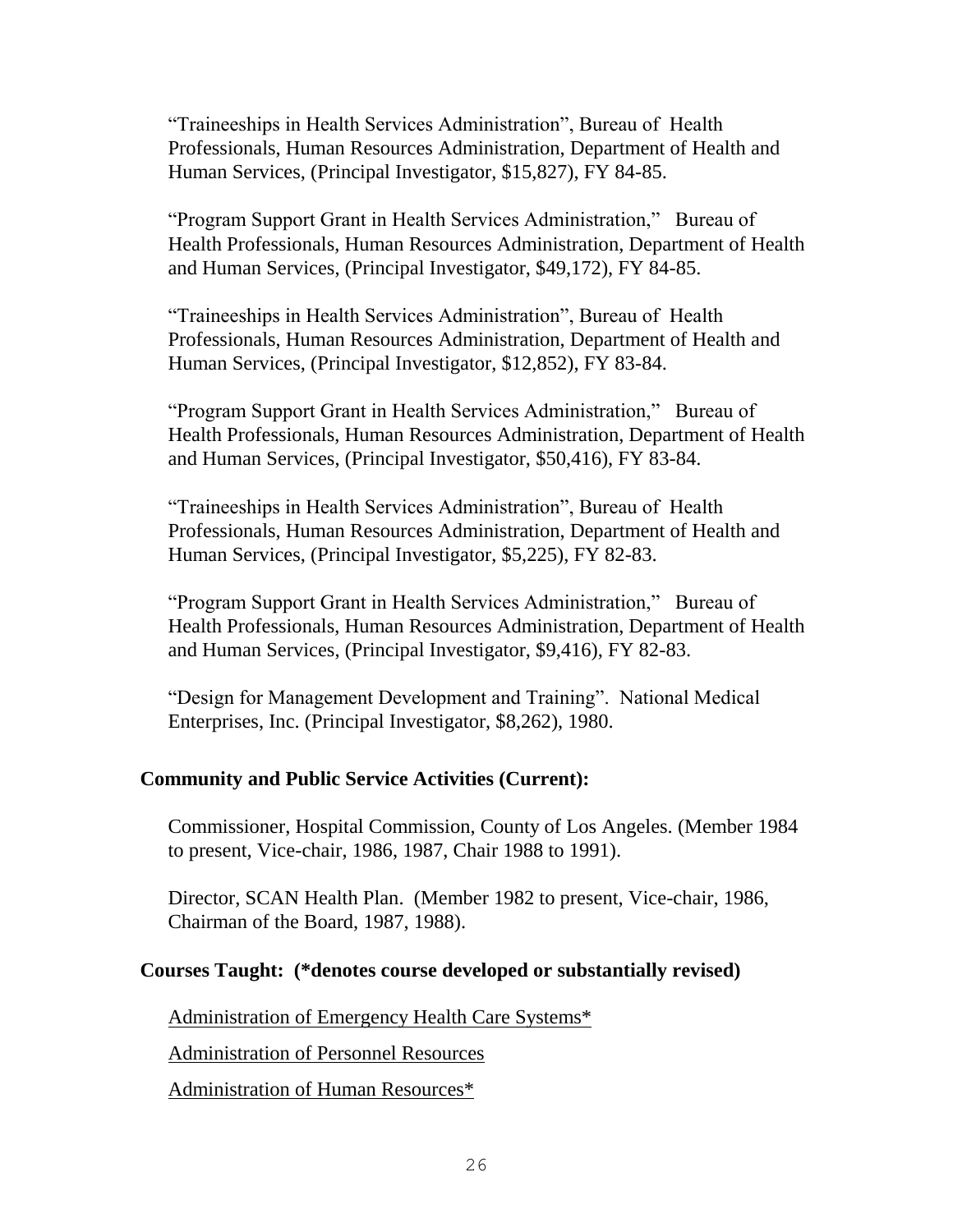Administrative Organization and Behavior

Advanced Seminar in Health Services Administration\*

Contemporary Issues in Health Planning

Concepts and Practices in Personnel Administration

Fundamentals of Public Administration

Health Care and American Public Decision Making

Human Behavior in Organizations

Introduction to Public Administration

Leadership Foundation: Competencies and Core Values\*

Leading Individuals, Groups, and Teams\*

Leading Transformation Across Sectors: Integrative Seminar\*

Management Analysis I\*

Management Analysis II\*

Management of Health Systems

Management of Public and Non-Profit Organizations\*

Marketing Activities in Health Plan Development\*

Operational Planning for Health\*

Operational and Strategic Planning for Heath Services

Quantitative Analysis I

Problems and Issues in the Health Field

Seminar in Comprehensive Health Planning

Seminar in Hospital Administration

Seminar in Public Sector Management

Seminar in Systems in the Public Sector\*

Strategic and Operational Planning for Health\*

Strategic Leadership of Organizations\*

Strategic Management of Health Care Organizations\*

Strategic Management in the Nonprofit Sector\*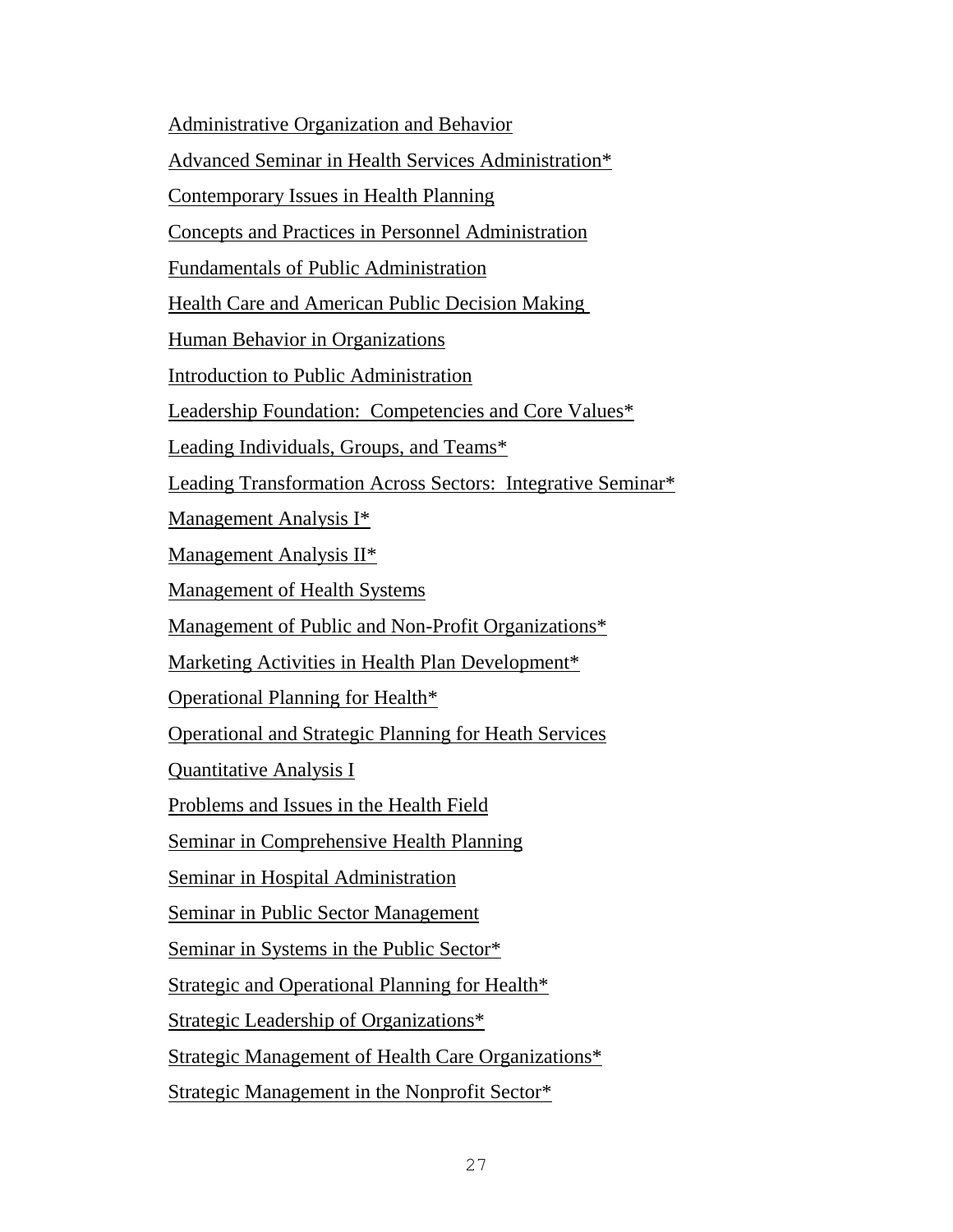#### **School and University Assignments:**

Director, Executive Master of Leadership.

Director, Programs in Health Services Administration. Responsible for managing a program providing graduate and undergraduate education to over 150 full and part-time students. Operating budget (excluding grants and contracts) was slightly more than \$450,000.

Faculty Senate (1981, 1982, 1989, 1990).

University Administration Committee (1985 to 1988)

University Committee on Academic Policies and Procedures 1998-90 to present.

University Dean Search Committee (Public Administration)

Academic and Program Affairs Committee (1977 to 1988).

Administrative Analysis Examination Committee (WPAC, 1977 to 1988).

Doctoral Admissions Committee (1975, 1976, 1978, 1990, 1991).

Employment, Personnel and Labor-Management Relations Field Committee (1975 to present).

Health Administration and Planning Field Committee (1972 to Present).

Human Services Field Committee (1978, Co-Convenor 1979).

Masters Admissions Committee—Health Students (1972 to Present).

National Medical Enterprise Chair Search Committee 1989-90.

Systems Field Committee, (1975 to present; Convenor 1976, 1977, 1986 to present).

United Parcel Chair Search Committee (Gerontology).

### **Professional Memberships and Activities:**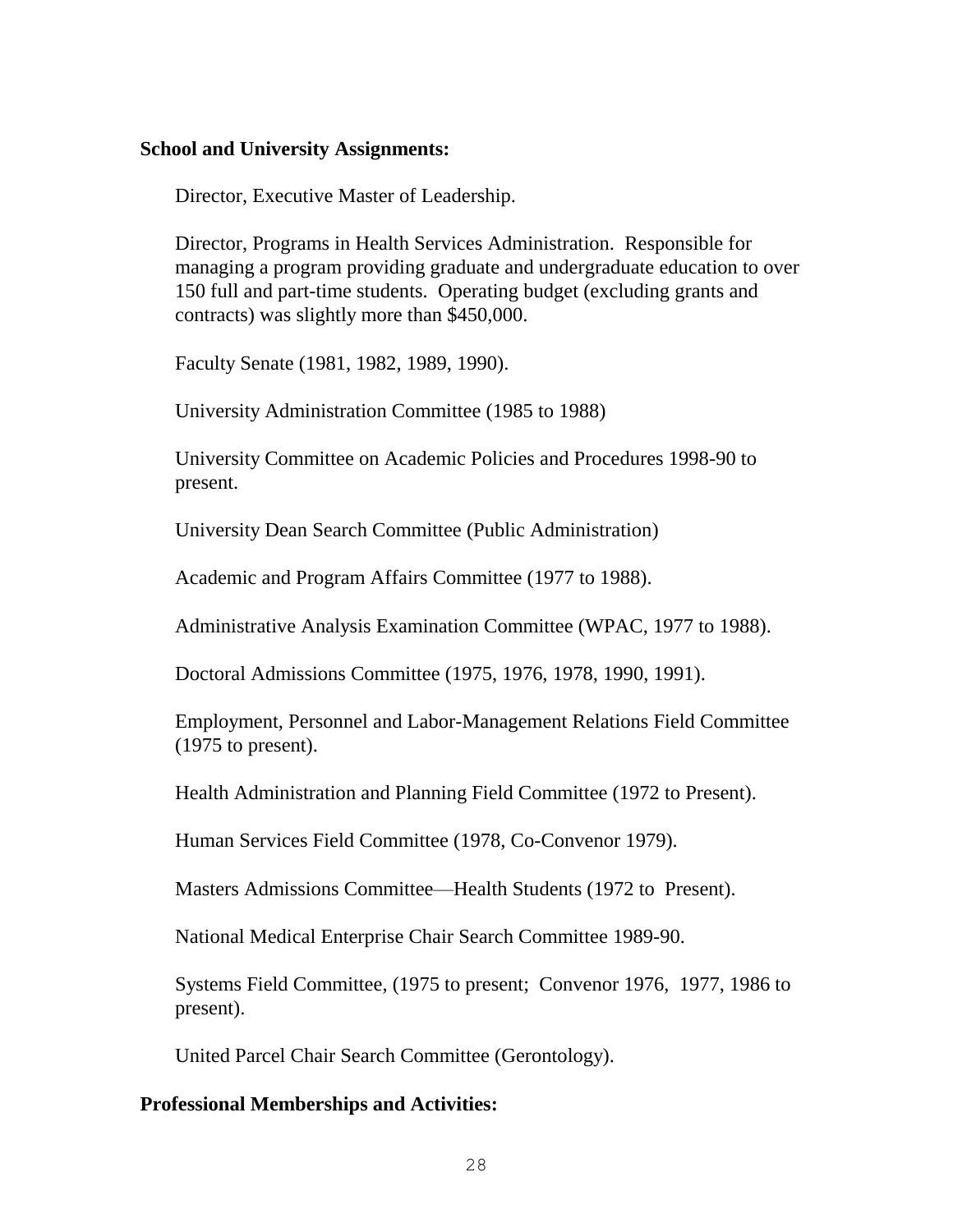Academy of Management

American College of Health Care Executives (Faculty Affiliate)

American College of Health Care Administrators

Medical Group Management Association

Society for Human Resources Management

### **Awards and Honors:**

Recipient, Harry Scoville Award for Academic Excellent, American Society for Public Administration, Southern California Chapter, 2010.

Recipient, Outstanding Reviewer Award, Health Care Administration Division, Academy of Management, 2009.

Academy of Management, Health Care Management Division Teaching Excellence Award.

Recipient, Outstanding Reviewer Award, Health Care Administration Division, Academy of Management, 2008.

Recipient, Outstanding Reviewer Award, Health Care Administration Division, Academy of Management, 2007.

Recipient, Professor of the Year Award, School of Policy, Planning, and Development, 2006.

Recipient, Outstanding Reviewer Award, Health Care Administration Division, Academy of Management, 2005.

Recipient, Outstanding Reviewer Award, Public and Nonprofit Division, Academy of Management, 2004.

Recipient, Professor of the Year Award, School of Policy, Planning, and Development, 2001.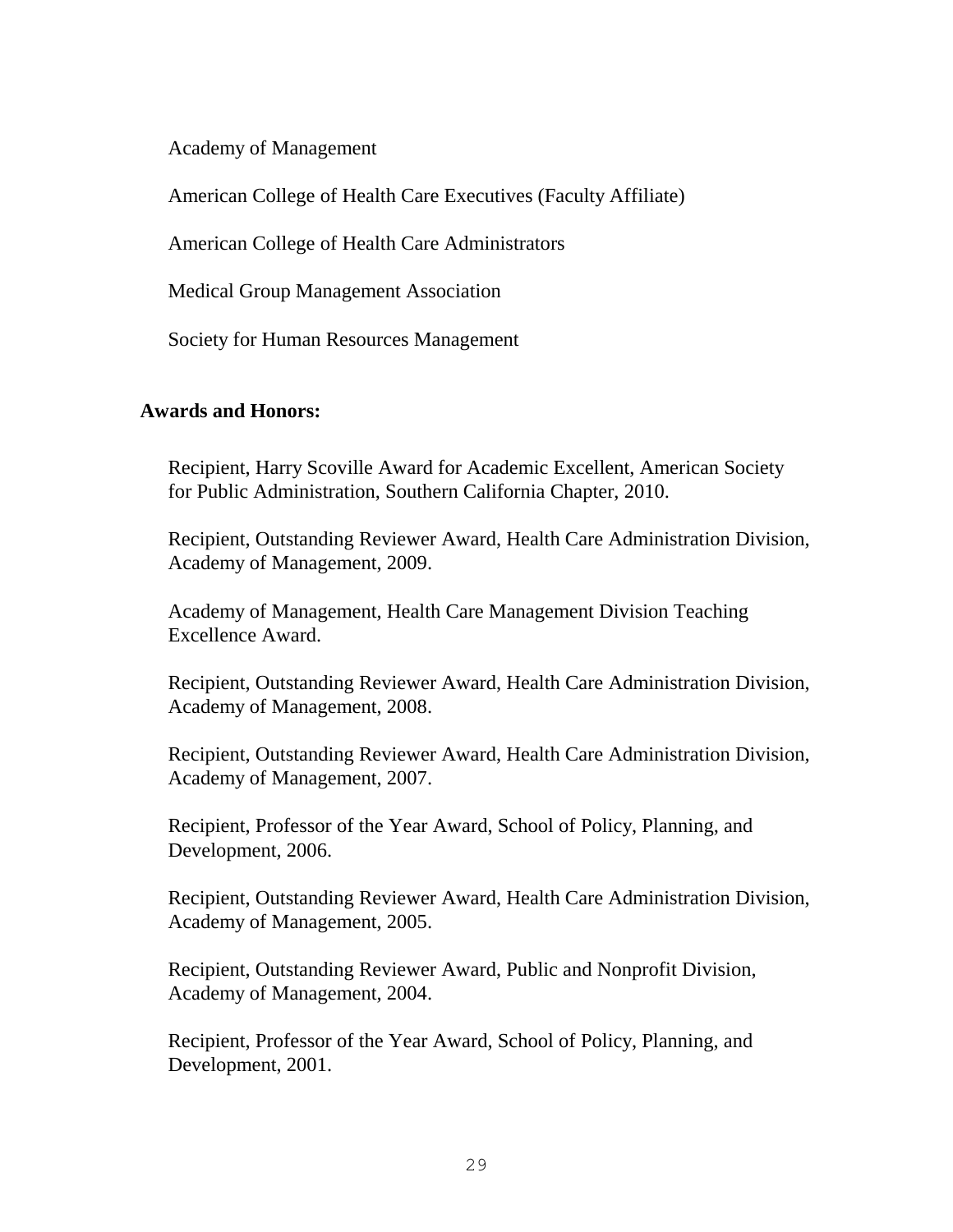Recipient, Professor of the Year Award, Master of Medical Management, Marshall School of Business, 2000.

Recipient, Outstanding Reviewer Award, Health Care Administration Division, Academy of Management, 2000.

Recipient, Most Inspirational Business Professor, Master of Medical Management, Marshall School of Business, 1999.

Recipient, Faculty Teaching Award, School of Public Administration 1997- 1998.

Recipient, Regents Award, American College of HealthCare Executives, 1996.

Fellow, UCLA/USC Long Term Care Gerontology Center, 1982 to present.

Recipient, Hubert H. Humphrey Award for the outstanding article in Volume 3, Journal of Health and Human Services Administration.

Nominee, Governing Council, American Public Health Association, 1976.

Recipient, United States Public Health Fellowship, 1970-1972.

Listed In Los Angeles County Bar Association Directory of Experts

Men of Achievement, 8<sup>th</sup>. Edition.

Who's Who in California, 18<sup>th</sup>. Edition.

Who's Who in Health, 2<sup>nd</sup>. Edition.

Who's Who in Finance and Industry,  $26<sup>th</sup>$ . Edition.

Who's Who in the West,  $22<sup>nd</sup>$ . Edition.